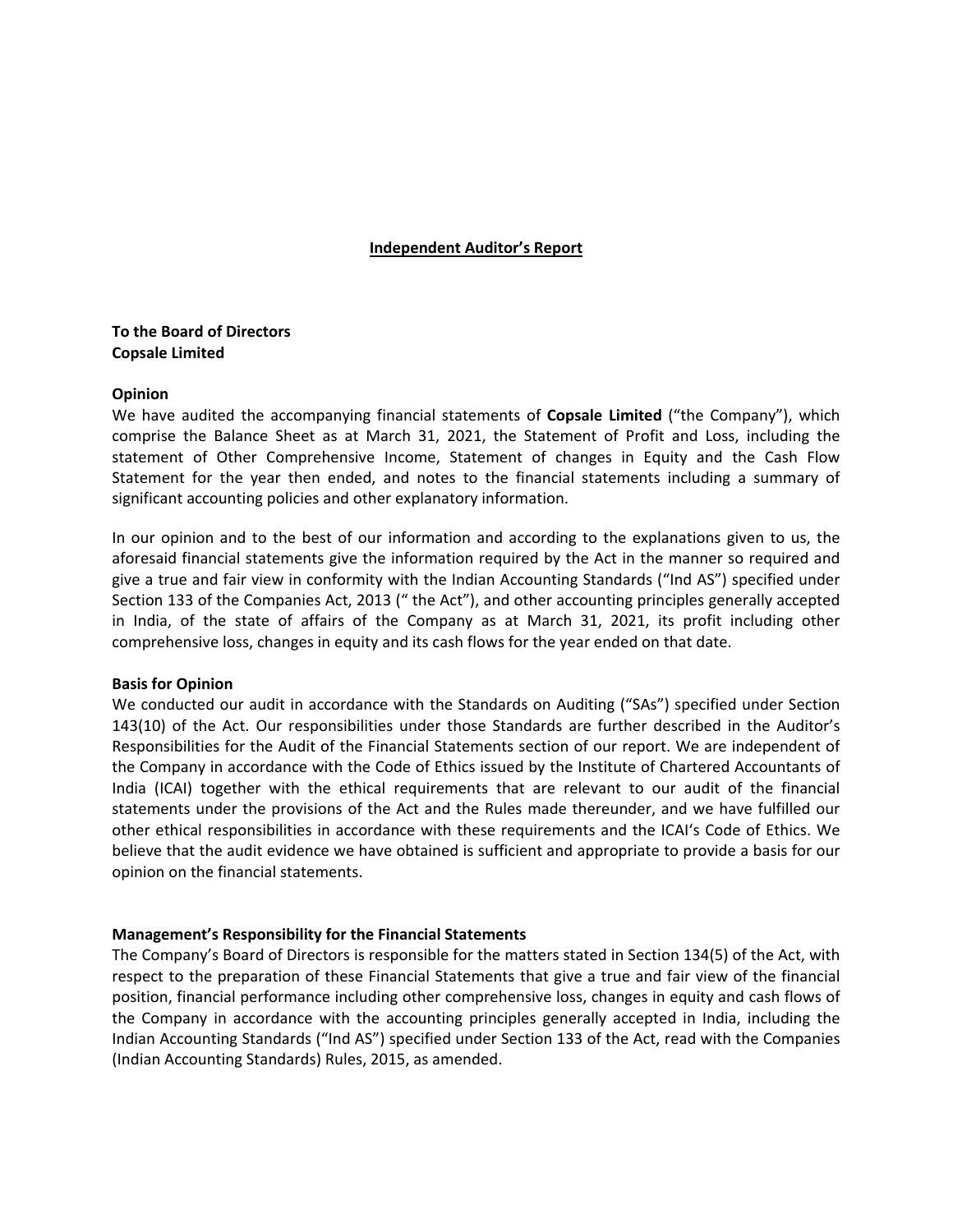This responsibility also includes maintenance of adequate accounting records in accordance with the provision of the Act for safeguarding the assets of the Company and for preventing and detecting frauds and other irregularities; selection and application of the appropriate accounting policies; making judgements and estimates that are reasonable and prudent; and design, implementation and maintenance of adequate internal financial controls, that were operating effectively for ensuring the accuracy and completeness of the accounting records, relevant to the preparation and fair presentation of the financial statements that give a true and fair view and are free from material misstatement, whether due to fraud or error.

In preparing the financial statements, management is responsible for assessing the Company's ability to continue as a going concern, disclosing, as applicable, matters related to going concern and using the going concern basis of accounting unless management either intends to liquidate the Company or to cease operations, or has no realistic alternative but to do so.

The Board of Directors are also responsible for overseeing the Company's financial reporting process.

# **Auditor's Responsibility**

Our objectives are to obtain reasonable assurance about whether the financial statements as a whole are free from material misstatement, whether due to fraud or error, and to issue an auditor's report that includes our opinion. Reasonable assurance is a high level of assurance, but is not a guarantee that an audit conducted in accordance with SAs will always detect a material misstatement when it exists. Misstatements can arise from fraud or error and are considered material if, individually or in the aggregate, they could reasonably be expected to influence the economic decisions of users taken on the basis of these financial statements.

As part of an audit in accordance with SAs, we exercise professional judgment and maintain professional skepticism throughout the audit. We also:

- Identify and assess the risks of material misstatement of the financial statements, whether due to fraud or error, design and perform audit procedures responsive to those risks, and obtain audit evidence that is sufficient and appropriate to provide a basis for our opinion. The risk of not detecting a material misstatement resulting from fraud is higher than for one resulting from error, as fraud may involve collusion, forgery, intentional omissions, misrepresentations, or the override of internal control.
- Obtain an understanding of internal control relevant to the audit in order to design audit procedures that are appropriate in the circumstances. Under Section 143(3)(i) of the Act, we are also responsible for expressing our opinion on whether the Company has adequate internal financial controls system in place and the operating effectiveness of such controls.
- Evaluate the appropriateness of accounting policies used and the reasonableness of accounting estimates and related disclosures made by management.
- Conclude on the appropriateness of management's use of the going concern basis of accounting and, based on the audit evidence obtained, whether a material uncertainty exists related to events or conditions that may cast significant doubt on the Company's ability to continue as a going concern. If we conclude that a material uncertainty exists, we are required to draw attention in our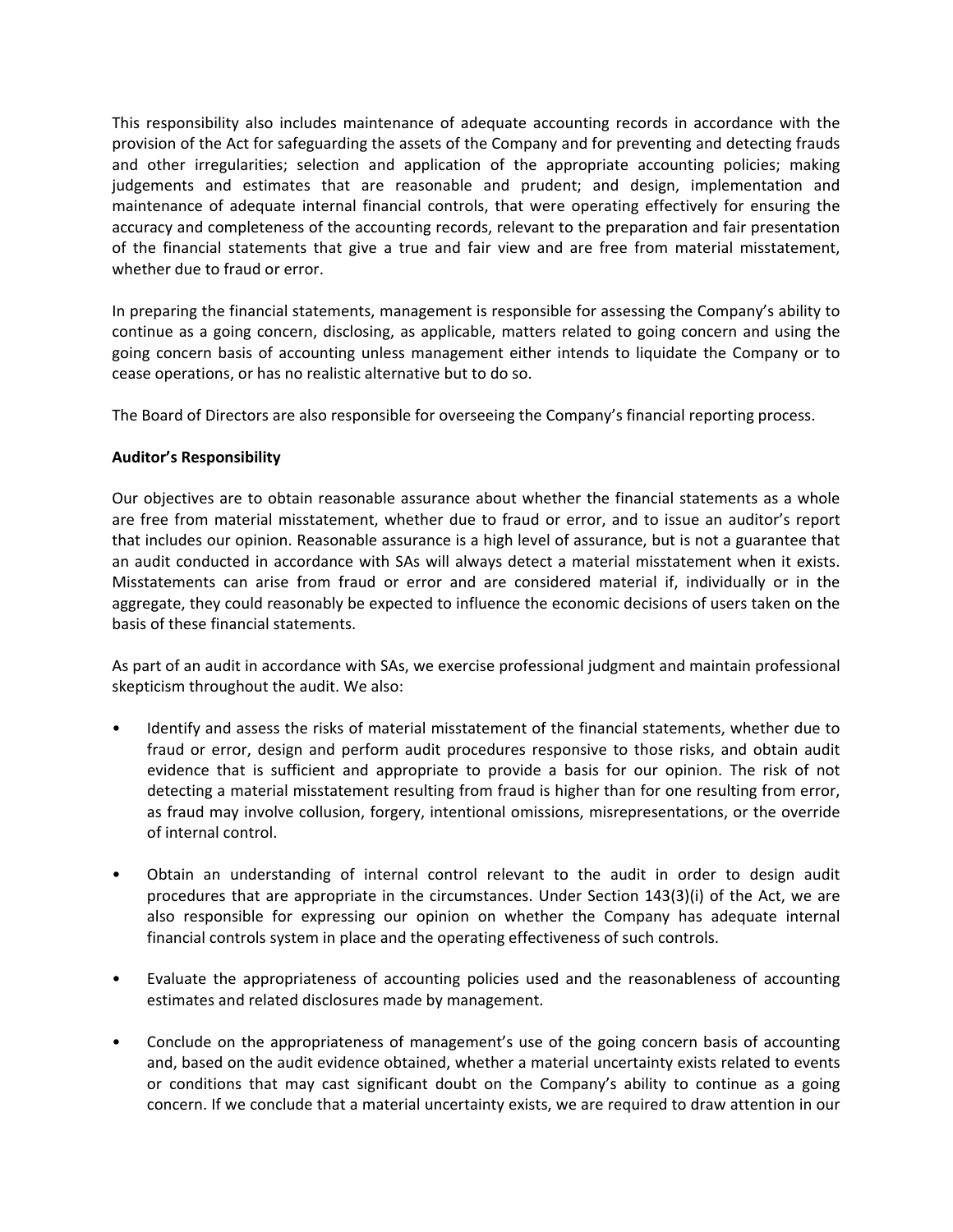auditor's report to the related disclosures in the financial statements or, if such disclosures are inadequate, to modify our opinion. Our conclusions are based on the audit evidence obtained up to the date of our auditor's report. However, future events or conditions may cause the Company to cease to continue as a going concern.

• Evaluate the overall presentation, structure and content of the financial statements, including the disclosures, and whether the financial statements represent the underlying transactions and events in a manner that achieves fair presentation.

Materiality is the magnitude of misstatements in the financial statements that, individually or in aggregate, makes it probable that the economic decisions of a reasonably knowledgeable user of the financial statements may be influenced. We consider quantitative materiality and qualitative factors in (i) planning the scope of our audit work and in evaluating the results of our work; and (ii) to evaluate the effect of any identified misstatements in the financial statements.

We communicate with those charged with governance regarding, among other matters, the planned scope and timing of the audit and significant audit findings, including any significant deficiencies in internal control that we identify during our audit.

We also provide those charged with governance with a statement that we have complied with relevant ethical requirements regarding independence, and to communicate with them all relationships and other matters that may reasonably be thought to bear on our independence, and where applicable, related safeguards.

# **Basis of Accounting and Restriction on Distribution and Use**

We draw attention to Note 2 (i) to the Ind AS Financial Statements, which describes the basis of accounting. These Ind AS Financial Statements have been prepared by the management for the specific purpose of submission to Eros International Media Limited for the purpose of the consolidation. As a result, Ind AS Financial Statements may not be suitable for any other purpose to any other person. Our report on this Ind AS Financial Statement is not to be distributed or used for the purpose other than specified above.

For **Chaturvedi & Shah LLP** Chartered Accountants Firm Registration No. 101720W/W100355

**Amit Chaturvedi** Partner Membership No. 103141 UDIN:‐ 21103141AAAAOI9465 Place‐ Mumbai Date: 28<sup>th</sup> July, 2021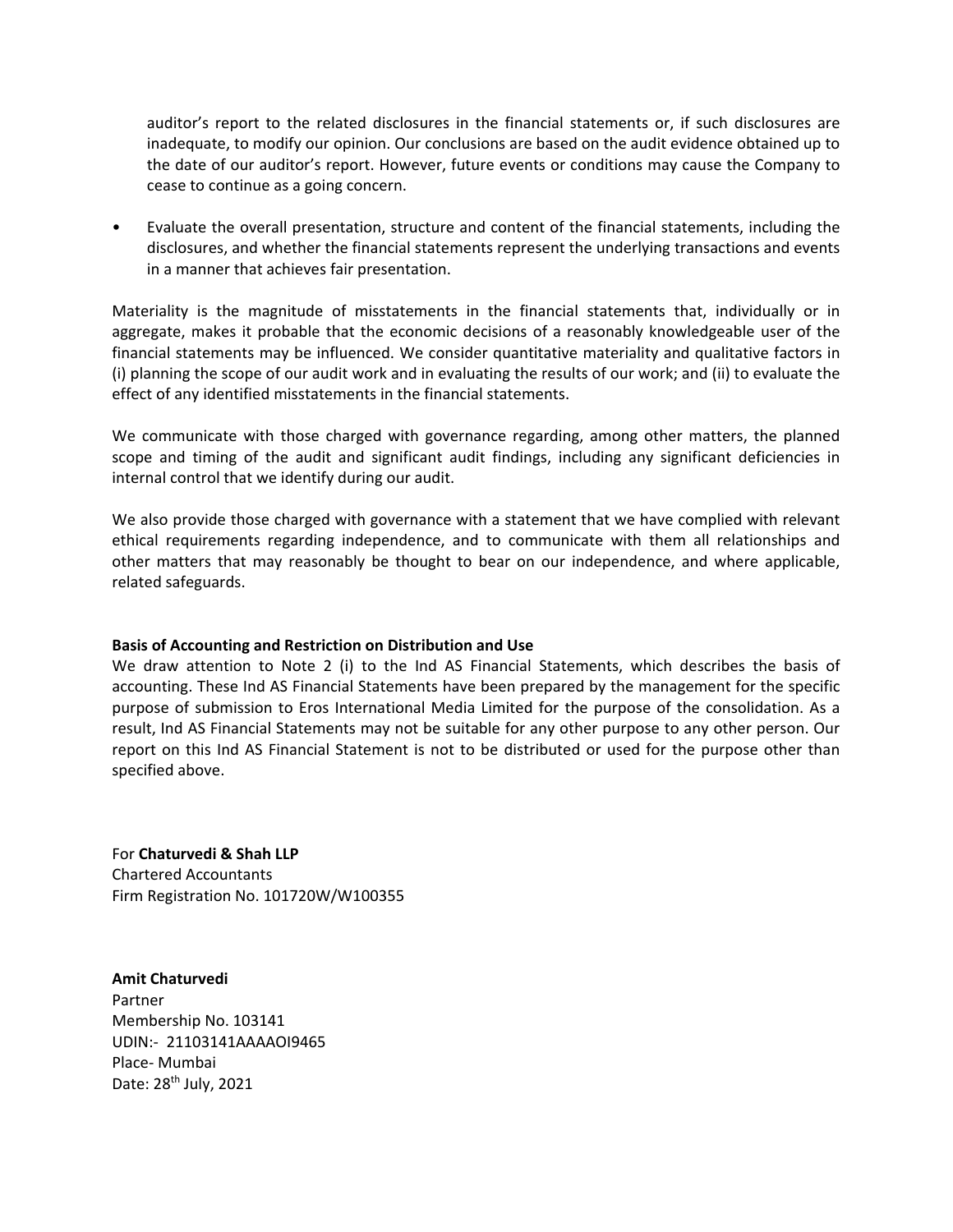#### **Copsale Limited Balance Sheet as at 31 March 2021 Amount ₹ in Lakhs**

|                                     | <b>Notes</b>            | As at<br>31 March 2021 | As at<br>31 March 2020 |
|-------------------------------------|-------------------------|------------------------|------------------------|
| Assets:                             |                         |                        |                        |
| <b>Non-current assets</b>           |                         |                        |                        |
| Intangible assets                   |                         |                        |                        |
| Content advances                    | 4                       |                        |                        |
| Film rights                         | $\overline{\mathbf{4}}$ | 9,278                  | 14,651                 |
| <b>Financial assets</b>             |                         |                        |                        |
| Loans                               | 5                       | 79,724                 | 75,887                 |
| <b>Total non-current assets</b>     |                         | 89,002                 | 90,538                 |
| <b>Current assets</b>               |                         |                        |                        |
| <b>Financial assets</b>             |                         |                        |                        |
| Trade receivables                   | 6                       |                        | 593                    |
| Cash and bank balances              | $\overline{7}$          | 1                      | 1                      |
| <b>Total current assets</b>         |                         | 1                      | 594                    |
| <b>Total assets</b>                 |                         | 89,003                 | 91,132                 |
| <b>Equity and liabilities:</b>      |                         |                        |                        |
| <b>Equity</b>                       |                         |                        |                        |
| Equity share capital                | 8                       | 45                     | 45                     |
| Other equity                        | 9                       | 88,425                 | 90,544                 |
| <b>Total equity</b>                 |                         | 88,470                 | 90,589                 |
| <b>Liabilities</b>                  |                         |                        |                        |
| <b>Current liabilities</b>          |                         |                        |                        |
| <b>Financial liabilities</b>        |                         |                        |                        |
| Trade payables                      | 10                      | 521                    | 535                    |
| Other current liabilities           | 11                      | 12                     | 8                      |
| <b>Total current liabilities</b>    |                         | 533                    | 543                    |
|                                     |                         | 89,003                 | 91,132                 |
| <b>Total equity and liabilities</b> |                         |                        |                        |

**Notes 1 to 26 form an integral part of these financial statements**

As per our report of even date<br>For Chaturvedi & Shah LLP **Chartered Accountants** Firm Registration No.: 101720W/W100355

For and on behalf of the Board of Directors

Amit Chaturvedi **Amit Chaturvedi** Surender Sadhwani **Partner** Surender Sadhwani **Partner** Surender Sadhwani **Partner** Membership No: 103141

Place: Mumbai Place: Dubai

**Director** 

Date: 28 June 2021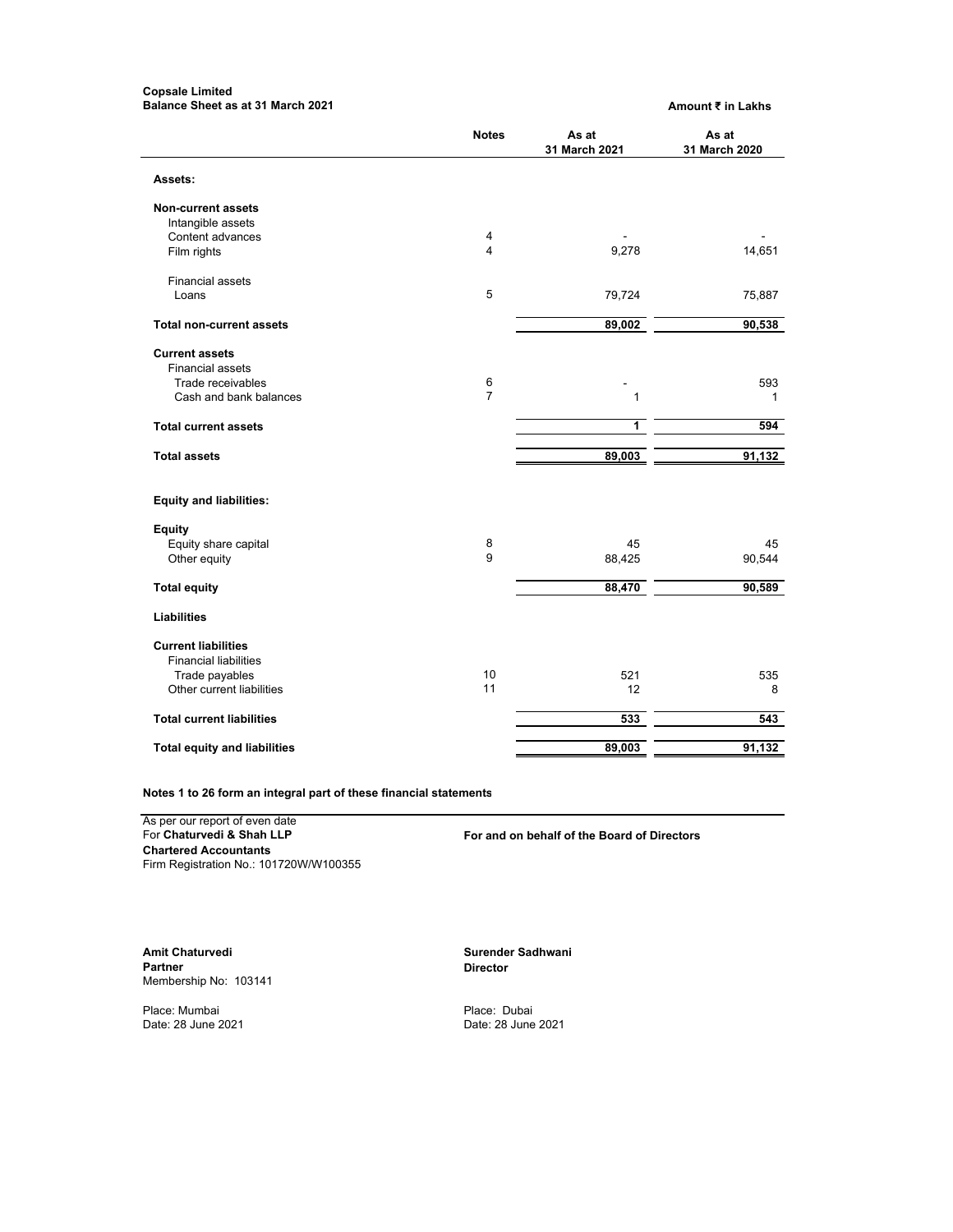#### **Copsale Limited Statement of Profit and Loss for the year ended 31 March 2021 <b>Amount ₹** in Lakhs

|                                                                                                                                                                                                                                                                       | <b>Notes</b>    | Year ended<br>31 March 2021                 | Year ended<br>31 March 2020 |
|-----------------------------------------------------------------------------------------------------------------------------------------------------------------------------------------------------------------------------------------------------------------------|-----------------|---------------------------------------------|-----------------------------|
| Revenue<br>Revenue from operations<br>Other income                                                                                                                                                                                                                    | 12<br>13        | 5,654                                       | 4,535<br>6,351              |
|                                                                                                                                                                                                                                                                       |                 |                                             |                             |
| <b>Total revenue</b>                                                                                                                                                                                                                                                  |                 | 5,654                                       | 10,886                      |
| <b>Expenses</b><br>Film right costs including amortisation costs<br>Other expenses                                                                                                                                                                                    | 14<br>15        | 2.735<br>21                                 | 3,111<br>1,541              |
| <b>Total expenses</b>                                                                                                                                                                                                                                                 |                 | 2,756                                       | 4,652                       |
| Profit before exceptional items and tax                                                                                                                                                                                                                               |                 | 2,898                                       | 6,234                       |
| <b>Exceptional Items</b><br>Impairment of content advance                                                                                                                                                                                                             | 16              |                                             | 19,798                      |
| Impairment of film rights                                                                                                                                                                                                                                             | 16              | 2,301                                       | 3,563                       |
|                                                                                                                                                                                                                                                                       |                 | 2,301                                       | 23,361                      |
| (Loss)/profit before tax                                                                                                                                                                                                                                              |                 | 597                                         | (17,127)                    |
| Tax expense                                                                                                                                                                                                                                                           |                 |                                             |                             |
| (Loss)/profit after tax for the year                                                                                                                                                                                                                                  |                 | 597                                         | (17,127)                    |
| Other comprehensive income<br>Items that will be subsequently reclassified to profit and loss<br>Fair value loss on trade account receivable (FVTOCI)<br>Exchange difference on translating foerien operation<br>Total other comprehensive (loss)/income for the year |                 | 56<br>(2, 772)<br>(2,716)                   | (56)<br>7,740<br>7,684      |
| Total comprehensive income for the year                                                                                                                                                                                                                               |                 | (2,119)                                     | (9, 443)                    |
| Earnings per equity share (EPS):                                                                                                                                                                                                                                      |                 |                                             |                             |
| -Basic EPS (₹,<br>-Diluted EPS $(7, 7)$                                                                                                                                                                                                                               | 17<br>17        | (2,018)<br>(2,018)                          | (8,993)<br>(8,993)          |
| Notes 1 to 26 form an integral part of these financial statements<br>As per our report of even date                                                                                                                                                                   |                 |                                             |                             |
| For Chaturvedi & Shah LLP<br><b>Chartered Accountants</b><br>Firm Registration No.: 101720W/W100355                                                                                                                                                                   |                 | For and on behalf of the Board of Directors |                             |
| <b>Amit Chaturvedi</b><br><b>Partner</b><br>Membership No: 103141                                                                                                                                                                                                     | <b>Director</b> | Surender Sadhwani                           |                             |

Place: Mumbai<br>Date: 28 June 2021

Place: Dubai<br>Date: 28 June 2021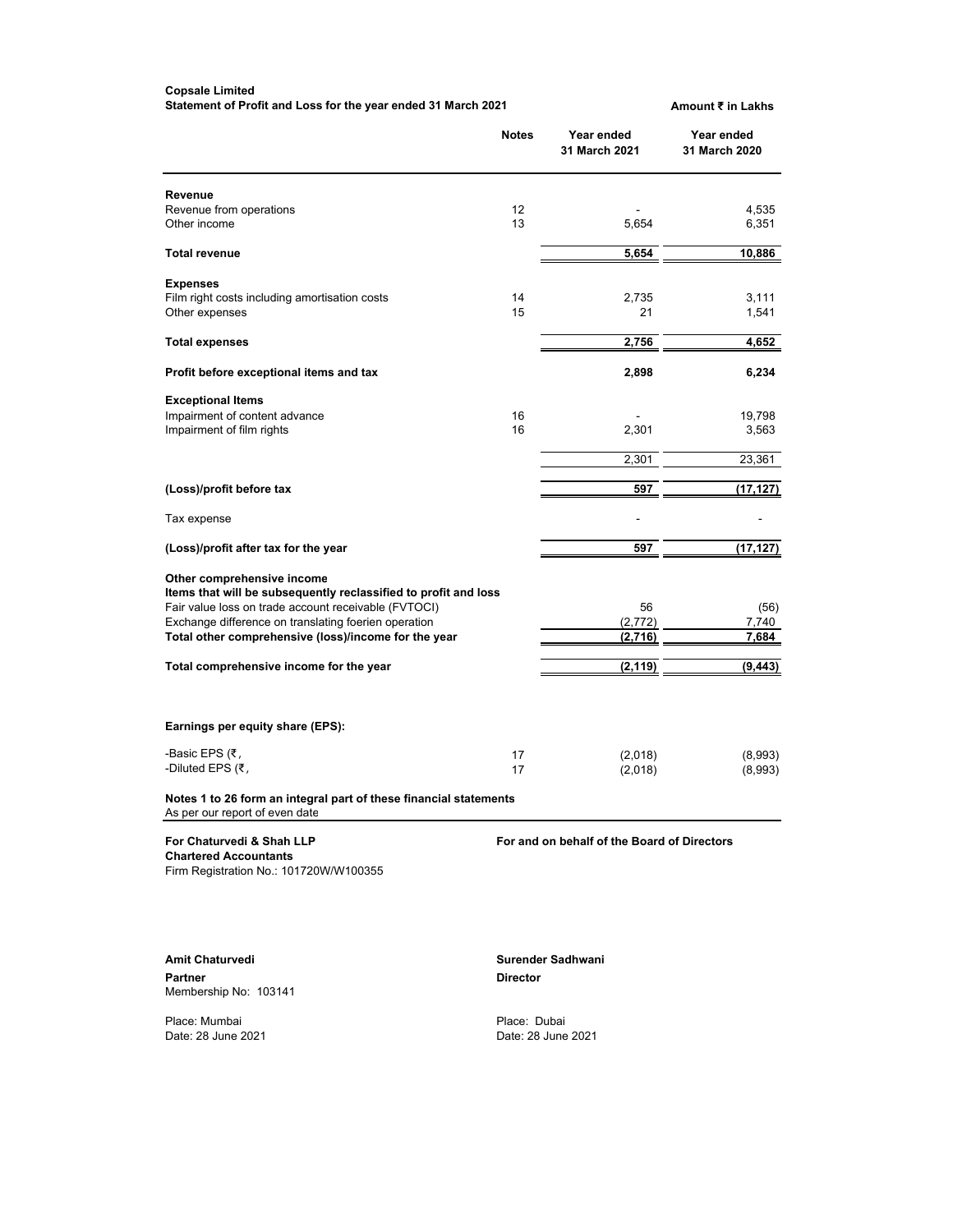Statement of Changes in Equity for the year ended 31 March 2021 **Amount** *₹* in Lakhs

# **A. Equity share capital**

| <b>Particulars</b>                              | <b>Number</b>            | Amount |
|-------------------------------------------------|--------------------------|--------|
| Balance as at 1 April 2019                      | 105.000                  | 45     |
| Changes in equity share capital during the year | -                        |        |
| Balance as at 31 March 2020                     | 105.000                  |        |
| Changes in equity share capital during the year | $\overline{\phantom{a}}$ |        |
| Balance as at 31 March 2021                     | 105.000                  |        |

### **B. Other equity**

| <b>Particulars</b>                                         | <b>Retained earnings</b> | <b>Foreign currency</b><br>translation reserve | Other<br>Comprehensive<br>income | Total     |
|------------------------------------------------------------|--------------------------|------------------------------------------------|----------------------------------|-----------|
| Balance as at 1 April 2019                                 | 89,182                   | 10,805                                         |                                  | 99,987    |
| Effect of foreign exchange rate variations during the year |                          | 7.740                                          |                                  | 7.740     |
| Loss for the year                                          | (17, 127)                |                                                |                                  | (17, 127) |
| Other comprehensive income for the year                    |                          |                                                | (56)                             | (56)      |
| Balance as at 31 March 2020                                | 72.055                   | 18.545                                         | (56)                             | 90,544    |
| Effect of foreign exchange rate variations during the year |                          | (2,772)                                        |                                  | (2, 772)  |
| Profit for the year                                        | 597                      |                                                |                                  | 597       |
| Other comprehensive income for the year                    |                          |                                                | 56                               | 56        |
| Balance as at 31 March 2021                                | 72.652                   | 15.773                                         |                                  | 88,425    |

**Notes 1 to 26 form an integral part of these financial statements** As per our report of even date

**Chartered Accountants** Firm Registration No.: 101720W/W100355

**For Chaturvedi & Shah LLP For and on behalf of the Board of Directors**

**Amit Chaturvedi Surender Sadhwani** Membership No: 103141

Place: Mumbai Place: Dubai

**Director** 

Date: 28 June 2021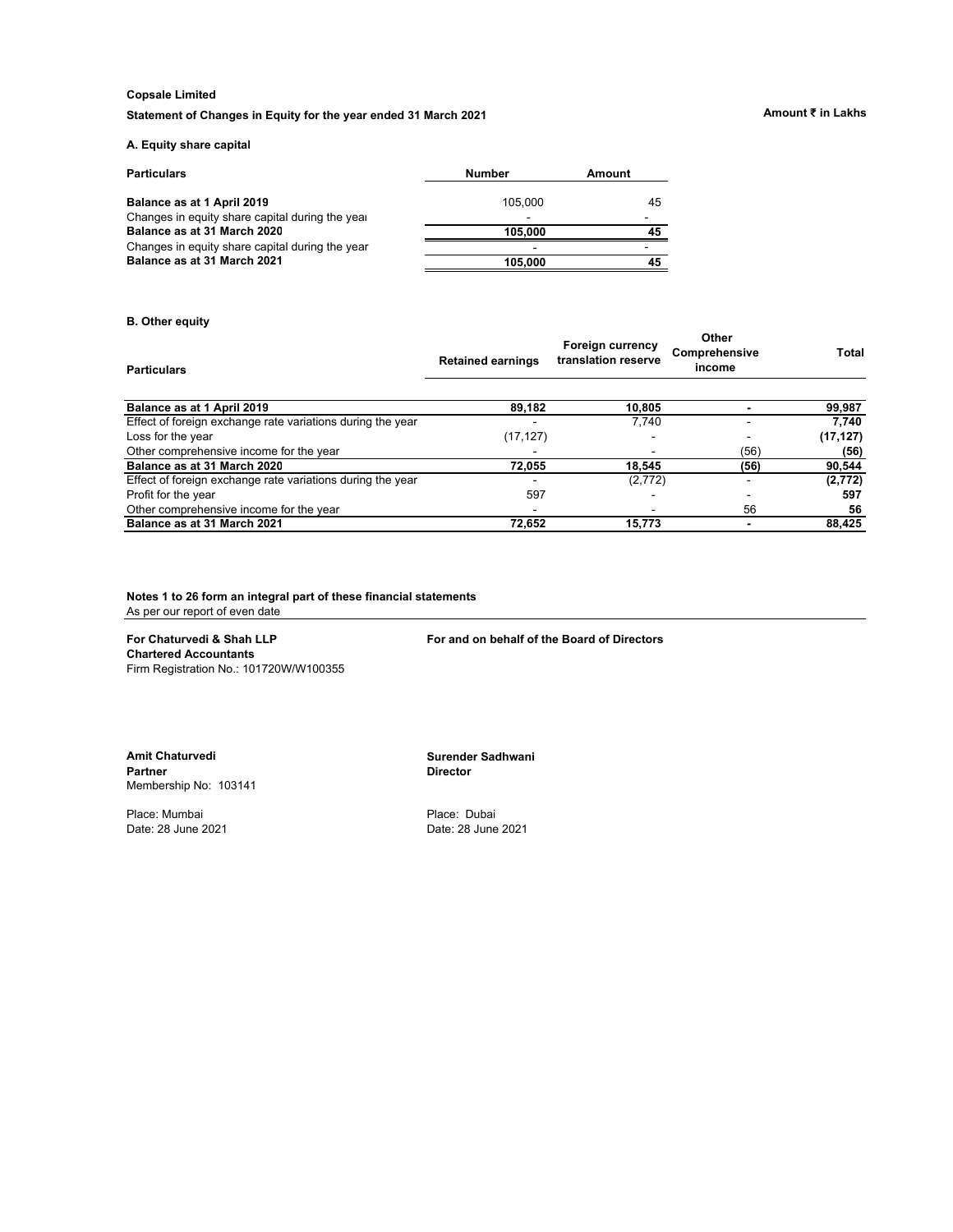**Statement of cash flow for the year ended 31 March 2021 <b>Amount** ₹ in Lakhs

| <b>Particulars</b>                                                                                              | Year ended<br>31 March 2021 | Year ended<br>31 March 2020 |  |
|-----------------------------------------------------------------------------------------------------------------|-----------------------------|-----------------------------|--|
| Cash flow from operating activities                                                                             |                             |                             |  |
| Profit/(loss) before tax                                                                                        | 597                         | (17, 127)                   |  |
| <b>Adjustments for non-cash transactions:</b>                                                                   |                             |                             |  |
| Amortisation expenses                                                                                           | 2,735                       | 3,111                       |  |
| Interest income on fixed deposits                                                                               |                             | (106)                       |  |
| Unwinding of interest on expected credit loss                                                                   | (46)                        | (1,050)                     |  |
| Provision (written back)/written off for expected credit loss                                                   |                             | (1, 477)                    |  |
| Interest income                                                                                                 | (5,608)                     | (3,718)                     |  |
| Impairment loss on content advance                                                                              |                             | 19,798                      |  |
| Impairment loss on film rights                                                                                  | 2,301                       | 3,563                       |  |
| Trade receivable written off                                                                                    |                             | 1,536                       |  |
| Foreign exchange loss/(gain) (*)                                                                                | 1                           | 0                           |  |
| Operating profit before working capital changes                                                                 | (20)                        | 4,530                       |  |
| Movements in working capital:                                                                                   |                             |                             |  |
| Decrease/(increase) in loans                                                                                    | (574)                       | (12, 224)                   |  |
| (Decrease) in trade payables                                                                                    | 1                           | 4                           |  |
| (Decrease) in other current liabilities                                                                         | 4                           |                             |  |
| (Increase) in trade receivables                                                                                 | 591                         | 248                         |  |
| Cash generated/(used in) from operations                                                                        | 2                           | (7, 442)                    |  |
| Taxes paid                                                                                                      |                             |                             |  |
| Net cash generated/(used in) from operating activities                                                          | $\overline{2}$              | (7, 442)                    |  |
| Cash flow from investing activities                                                                             |                             |                             |  |
| Deposits with banks under "other bank balances"                                                                 |                             | 7,208                       |  |
| Purchase of intangible film rights (*)                                                                          |                             | 0                           |  |
| Interest received                                                                                               |                             | 176                         |  |
| Net cash used from investing activities                                                                         |                             | 7,384                       |  |
| Net increase/(decrease) in cash and cash equivalents                                                            | 2                           | (58)                        |  |
| Cash and cash equivalents at the beginning of the year                                                          | 1                           | 1                           |  |
| Effect of exhange rate                                                                                          | (2)                         | 58                          |  |
| Cash and cash equivalents at the ending of the year (Refer Note 7)<br>(*) Amount represent less than c one lakh | 1                           | 1                           |  |

**Notes 1 to 26 form an integral part of these financial statements** As per our report of even date

**Chartered Accountants** Firm Registration No.: 101720W/W100355

**For Chaturvedi & Shah LLP For and on behalf of the Board of Directors**

Amit Chaturvedi **Surender Sadhwani** Surender Sadhwani Partner **Director** Membership No: 103141

Place: Mumbai **Place:** Dubai Place: Dubai Date: 28 June 2021 Date: 28 June 2021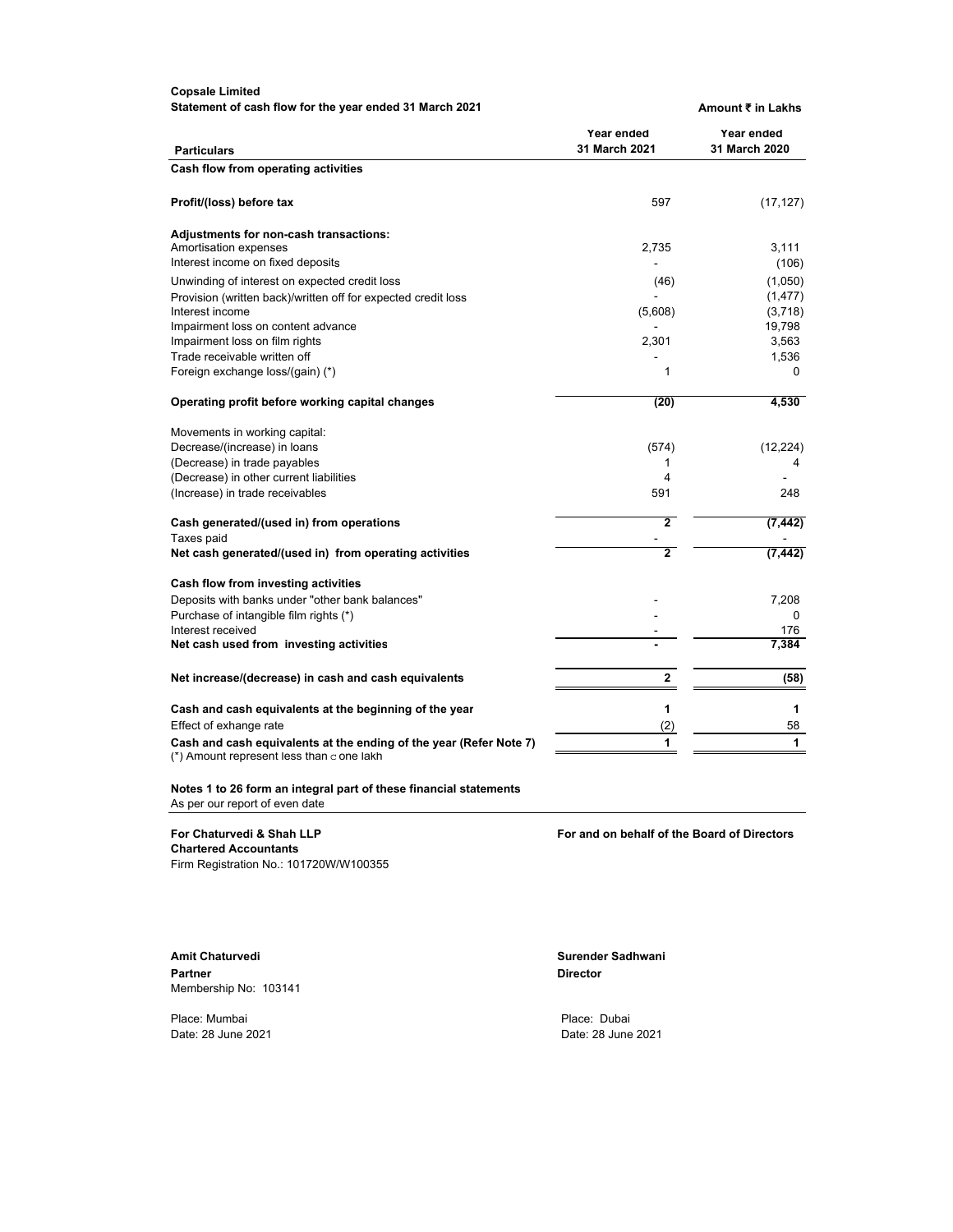#### **Significant accounting policies and other explanatory information**

#### **Note 1: Nature of Operations**

Copsale Limited (the 'Company') is domiciled in British Virgin Islands. The Company's registered office is at Ansbacher (BVI) Ltd, P.O. box 659, Road Town, British Virgin Islands.

The principle activities of the Company are related to purchase and sale of film rights. There have been no significant changes in the nature of these activities during the current financial year.

#### **Note 2: General information and statement of compliance with Ind AS**

#### **(i) Basis of preparation**

The financial statements have been prepared in accordance with Ind AS's notified under the Companies (Indian Accounting Standards) Rules, 2015 for the purpose of consolidation by Eros International Media Limited.

All assets and liabilities have been classified as current or non-current as per the Company's normal operating cycle. The Company considers 12 months to be its normal operating cycle.

All values are rounded to the nearest rupees in lakhs, except where otherwise indicated.

#### **(ii) Historical cost convention**

The financial statements have been prepared on accrual basis of accounting using historical cost basis, except for the following:

certain financial assets and liabilities that is measured at fair value;

### **Note 3: Significant accounting policies**

This note provides a list of the significant accounting policies adopted in the preparation of these financial statements. These policies have been consistently applied to all the years presented, unless otherwise stated.

#### **a. Revenue recognition**

- Sale of film rights: Sale of film/serial rights is recognized on effective delivery of materials to customers as per terms of the sale agreements.
- Interest income: Interest income is recognized on a time proportion basis taking into account the amount outstanding and the rate applicable.

#### **b. Intangible assets**

Intangible assets acquired by the Company are stated at cost less accumulated amortisation less impairment loss, if any, (film production cost and content advances are transferred to film and content rights at the point at which content is first exploited).

The film content that is acquired by the company after its initial exploitation, commonly referred to as Library, is amortised evenly over the lesser of 10 years or the license period. The amortisation charge is recognized in the Statement of profit and loss. The determination of useful life is based upon management's judgment and includes assumptions on the timing and future estimated revenues to be generated by these assets, which are summarized in note 4.

#### **c. Impairment of non-financial assets**

For the purposes of assessing impairment, assets are grouped at the lowest levels for which there are separately identifiable cash flows (cash generating units). As a result, some assets are tested individually for impairment and some are tested at the cash generating unit level. All individual assets or cash generating units are tested for impairment whenever events or changes in circumstances indicate that the carrying amount may not be recoverable.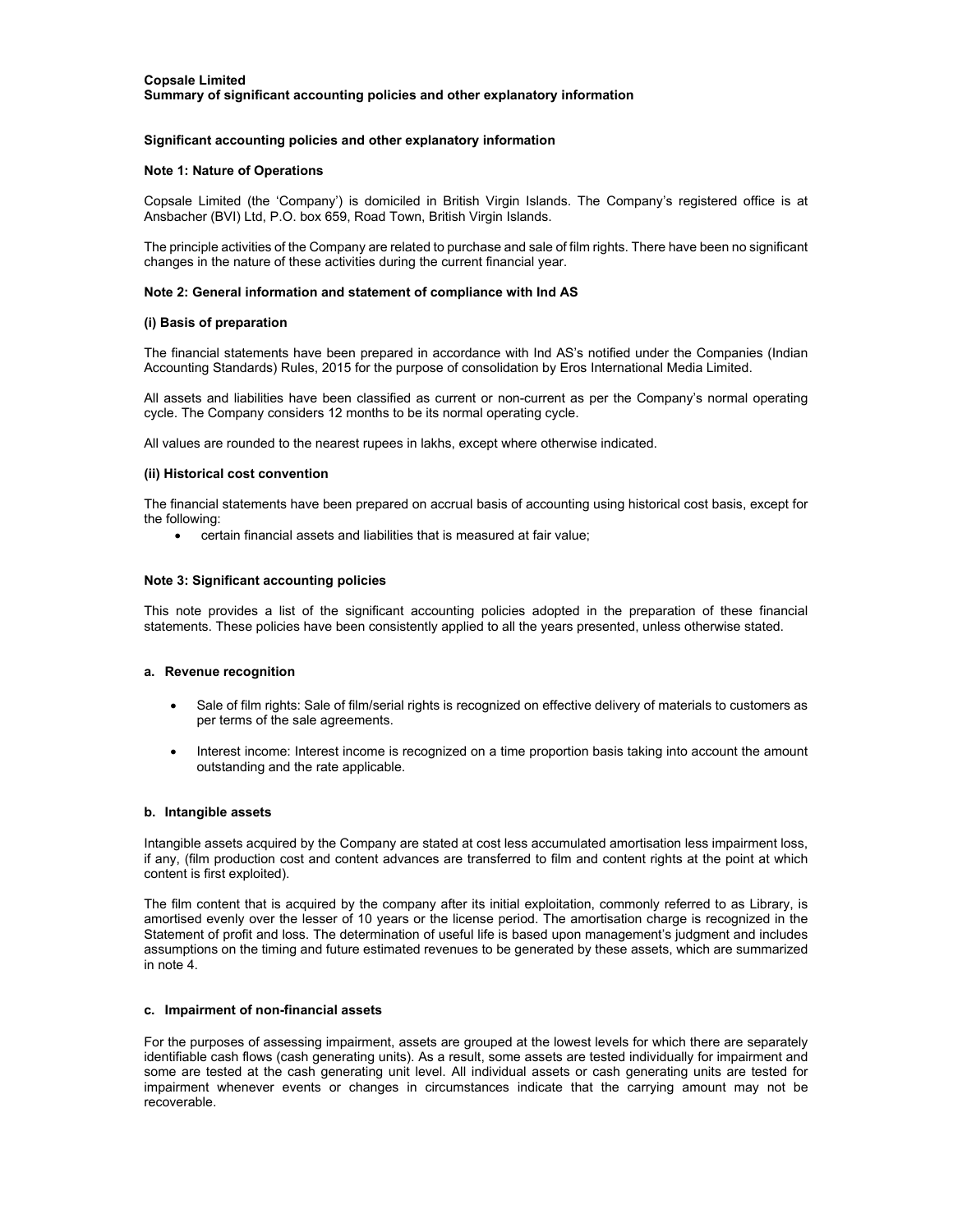The carrying amounts of assets are reviewed at each balance sheet date to determine if there is any indication of impairment based on external or internal factors. An impairment loss is recognized wherever the carrying amount of an asset exceeds its recoverable amount which represents the greater of the net selling price of assets and their 'value in use'.

In assessing value in use, the estimated future cash flows are discounted to their present value using a pre-tax discount rate that reflects current market assessments of the time value of money and the risks specific to the asset. In determining fair value less costs of disposal, recent market transactions are taken into account. If no such transactions can be identified, an appropriate valuation model is used. These calculations are corroborated by valuation multiples, quoted share prices for publicly traded companies or other available fair value indicators.

Film and content rights are stated at the lower of unamortized cost and estimated recoverable amounts. In accordance with Ind AS 36 'Impairment of assets', film content costs are assessed for indication of impairment on a library basis as the nature of the Company's business, the contracts it has in place and the markets it operates in do not yet make an ongoing individual film evaluation feasible with reasonable certainty. Impairment losses on content advances are recognized when film production does not seem viable and refund of the advance is not probable.

All assets are subsequently reassessed for indications that an impairment loss previously recognized may no longer exist.

### **d. Impairment of financial assets**

In accordance with Ind AS 109, the Company applies Expected Credit Loss (ECL) model for measurement and recognition of impairment loss on risk exposure arising from financial assets like trade receivables.

The Company follows 'simplified approach' for recognition of impairment loss allowance on trade receivables or contract revenue receivables. The application of simplified approach does not require the Company to track changes in credit risk. Rather, it recognises impairment loss allowance based on lifetime ECL's at each reporting date, right from its initial recognition.

For recognition of impairment loss on other financial assets and risk exposure, the Company determines that whether there has been a significant increase in the credit risk since initial recognition. If credit risk has not increased significantly, 12-month ECL is used to provide for impairment loss. However, if credit risk has increased significantly, lifetime ECL is used. If, in a subsequent period, credit quality of the instrument improves such that there is no longer a significant increase in credit risk since initial recognition, then the entity reverts to recognising impairment loss allowance based on 12-month ECL.

Lifetime ECL are the ECL's resulting from all possible default events over the expected life of a financial instrument. The 12-month ECL is a portion of the lifetime ECL which results from default events that are possible within 12 months after the reporting date.

ECL is the difference between all contractual cash flows that are due to the Company in accordance with the contract and all the cash flows that the entity expects to receive (i.e., all cash shortfalls), discounted at the original EIR. When estimating the cash flows, an entity is required to consider all contractual terms of the financial instrument (including prepayment, extension, call and similar options) over the expected life of the financial instrument. However, in rare cases when the expected life of the financial instrument cannot be estimated reliably, then the entity is required to use the remaining contractual term of the financial instrument.

ECL's impairment loss allowance (or reversal) recognized during the period is recognized as income/ expense in the statement of profit and loss. This amount is reflected under the head 'other expenses' in the Statement of profit and loss.

For assessing increase in credit risk and impairment loss, the Company combines financial instruments on the basis of shared credit risk characteristics with the objective of facilitating an analysis that is designed to enable significant increases in credit risk to be identified on a timely basis.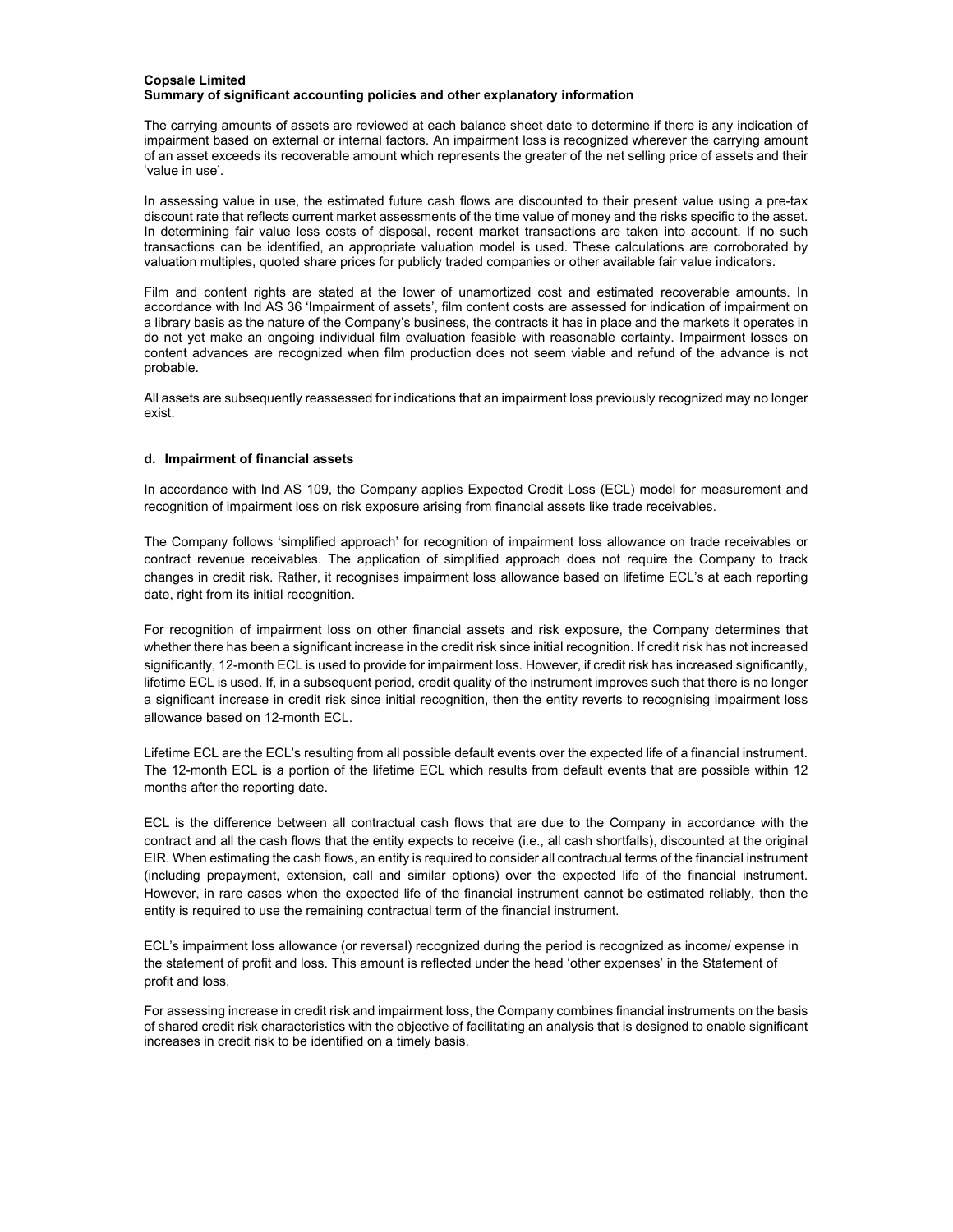#### **e. Provisions and contingencies**

Provisions are recognised when the Company has a present legal or constructive obligation as a result of past events, it is probable that an outflow of resources will be required to settle the obligation and the amount can be reliably estimated. Provisions are measured at the present value of management's best estimate of the expenditure required to settle the present obligation at the end of the reporting period.

#### **f. Foreign currency transactions**

#### **(i) Functional and presentation currency**

Items included in the financial statements are measured using the currency of the primary economic environment in which the entity operates ('the functional currency'). The financial statements are presented in Indian rupee (INR) and Company's functional currency is USD.

### **(ii) Transactions and balances**

Foreign currency transactions are translated into the functional currency using the exchange rates at the dates of the transactions. Foreign exchange gains and losses resulting from the settlement of such transactions and from the translation of monetary assets and liabilities denominated in foreign currencies at year end exchange rates are generally recognised in the Statement of Profit and Loss.

### **g. Earnings per share**

Basic earnings per share is computed using the weighted average number of ordinary shares outstanding during the period. Diluted earnings per share is computed by considering the impact of the potential issuance of ordinary shares, on the weighted average number of shares outstanding during the period except where the results would be antidilutive.

#### **h. Cash and cash equivalents**

Cash and cash equivalents include cash in hand, deposits held at call with banks, other short term highly liquid investments which are readily convertible into known amounts of cash and are subject to insignificant risk of changes in value. Bank overdrafts, if any are shown within borrowings in current liabilities on the balance sheet.

#### **i. Financial instruments**

Financial assets and financial liabilities are recognised when the Company becomes a party to the contractual provisions of the financial instrument.

Financial assets are derecognised when the contractual rights to the cash flows from the financial assets expire, or when the financial asset and all substantial risks and rewards are transferred.

A financial liability is derecognised when it is extinguished, discharged, cancelled or expires.

#### **j. Fair value of financial instruments**

The fair value of financial instruments that are traded in active markets at each reporting date is determined by reference to quoted market prices, without any deduction for transaction costs. For financial instruments not traded in an active market, the fair value is determined using appropriate valuation models. Where applicable, these models project future cash flows and discount the future amounts to a present value using market-based observable inputs.

#### **k. Fair value measurement**

The Company measures financial assets and financial liabilities at fair value at each balance sheet date.

Fair value is the price that would be received to sell an asset or paid to transfer a liability in an orderly transaction between market participants at the measurement date. The fair value measurement is based on the presumption that the transaction to sell the asset or transfer the liability takes place either:

- In the principal market for the asset or liability, or
- In the absence of a principal market, in the most advantageous market for the asset or liability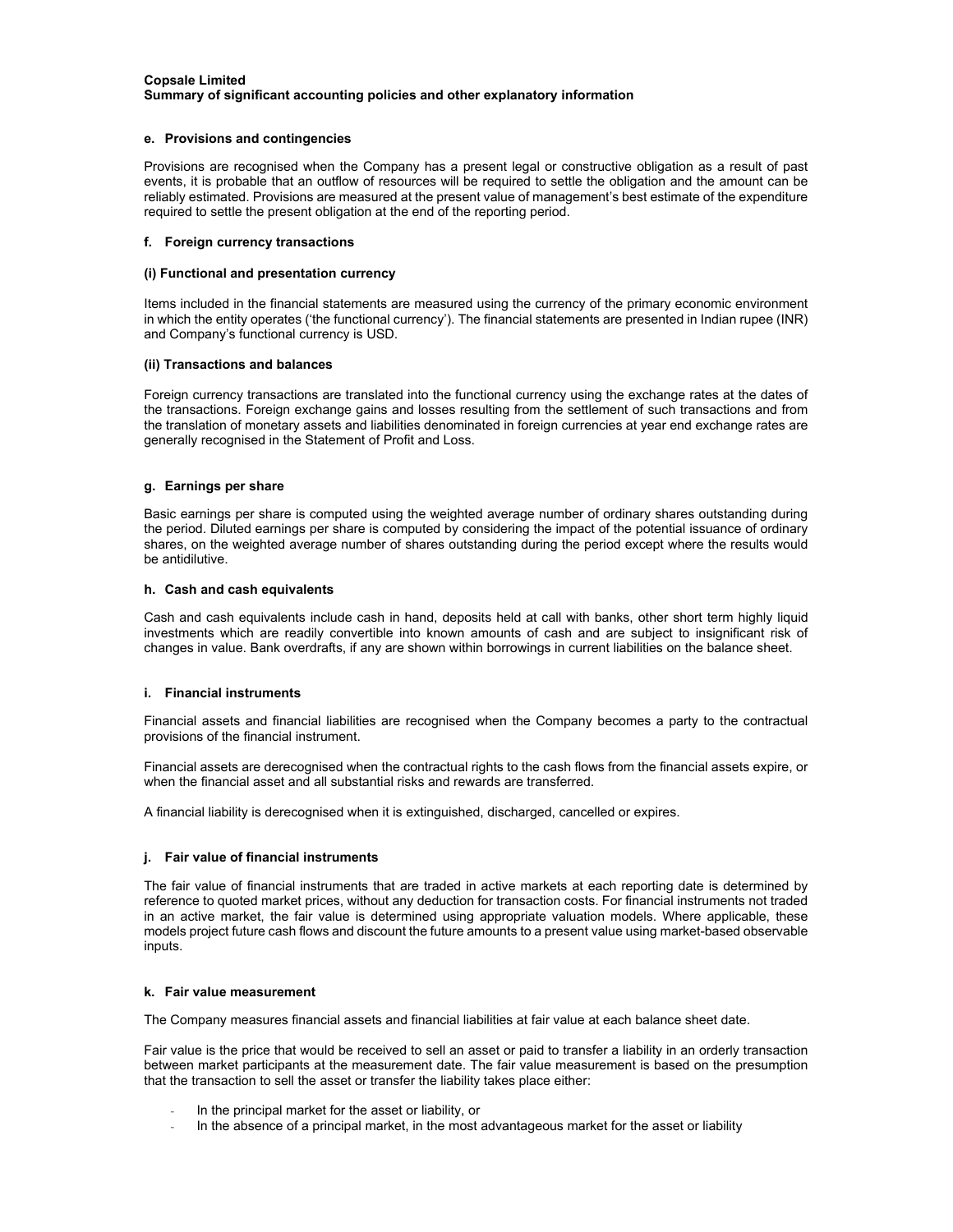The principal or the most advantageous market must be accessible by the Company. The fair value of an asset or a liability is measured using the assumptions that market participants would use when pricing the asset or liability, assuming that market participants act in their economic best interest.

A fair value measurement of a non-financial asset takes into account a market participant's ability to generate economic benefits by using the asset in its highest and best use or by selling it to another market participant that would use the asset in its highest and best use. The Company uses valuation techniques that are appropriate in the circumstances and for which sufficient data are available to measure fair value, maximising the use of relevant observable inputs and minimising the use of unobservable inputs.

All assets and liabilities for which fair value is measured or disclosed in the financial statements are categorised within the fair value hierarchy, described as follows, based on the lowest level input that is significant to the fair value measurement as a whole:

- Level 1 Quoted (unadjusted) market prices in active markets for identical assets or liabilities
- Level  $2$  Valuation techniques for which the lowest level input that is significant to the fair value measurement is directly or indirectly observable
- Level  $3$  Valuation techniques for which the lowest level input that is significant to the fair value measurement is unobservable. For assets and liabilities that are recognised in the financial statements on a recurring basis, the Company determines whether transfers have occurred between levels in the hierarchy by re-assessing categorisation (based on the lowest level input that is significant to the fair value measurement as a whole) at the end of each reporting period.

#### **l. Current vs non-current classification**

All assets and liabilities have been classified as current or non-current as per the Company's normal operating cycle. The Company considers 12 months to be its normal operating cycle.

#### **m. Significant accounting judgments, estimates and assumptions**

When preparing the financial statements, management makes a number of judgments, estimates and assumptions about the recognition and measurement of assets, liabilities, income and expenses. Uncertainty about these assumptions and estimates could result in outcomes that require material adjustments to the carrying amount of assets or liabilities affected in future periods.

#### **Impairment of non-financial assets**

In assessing impairment, management estimates the recoverable amount of each asset or cash-generating unit based on expected future cash flows and uses an interest rate to discount them. Estimation uncertainty relates to assumptions about future operating results and the determination of a suitable discount rate.

#### **Recoverability of trade receivable**

Judgments are required in assessing the recoverability of overdue trade receivables and determining whether a provision against those receivables is required. Factors considered include assessing credit risk based on jurisdiction of operation of the customers, the amount and timing of anticipated future payments and any possible actions that can be taken to mitigate the risk of non-payment.

#### **Provisions**

Provisions and liabilities are recognized in the period when it becomes probable that there will be a future outflow of funds resulting from past operations or events and the amount of cash outflow can be reliably estimated. The timing of recognition and quantification of the liability require the application of judgment to existing facts and circumstances, which can be subject to change. Since the cash outflows can take place many years in the future, the carrying amounts of provisions and liabilities are reviewed regularly and adjusted to take account of changing facts and circumstances.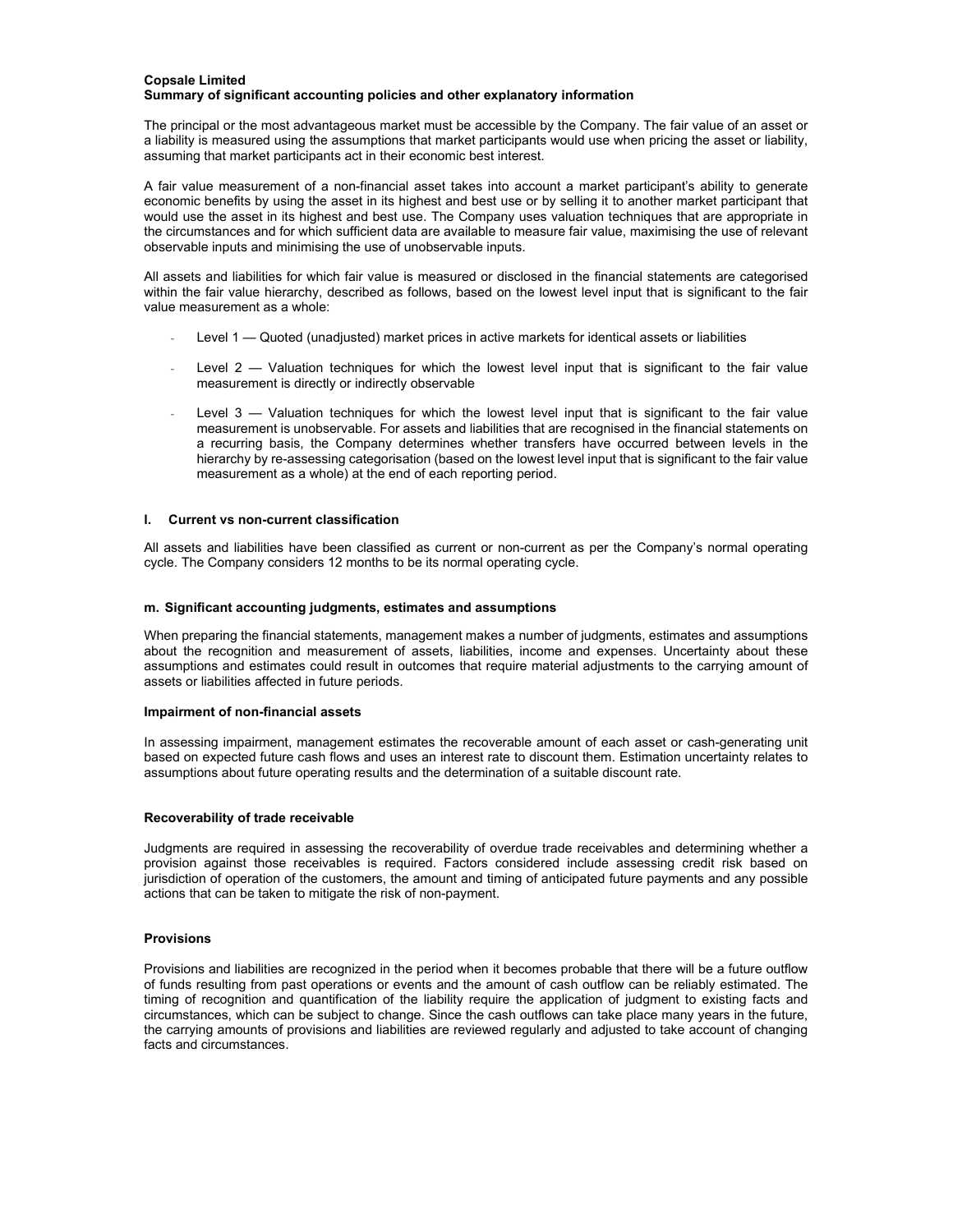#### **Fair value measurement**

Management uses valuation techniques to determine the fair value of financial instruments (where active market quotes are not available) and non-financial assets. This involves developing estimates and assumptions consistent with how market participants would price the instrument. Management bases its assumptions on observable data as far as possible but this is not always available. In that case management uses the best information available. Estimated fair values may vary from the actual prices that would be achieved in an arm's length transaction at the reporting date.

#### **Intangible assets**

The Company is required to identify and assess the useful life of intangible assets and determine their income generating life. Judgment is required in determining this and then providing an amortisation rate to match this life as well as considering the recoverability or conversion of advances made in respect of securing film content or the services of talent associated with film production.

Accounting for the film content requires management's judgment as it relates to total revenues to be received and costs to be incurred throughout the life of each film or its license period, whichever is shorter. These judgments are used to determine the amortisation of capitalized film content costs.

In the case of film content that is acquired by the Company after its initial exploitation, commonly referred to as Library, amortisation is spread evenly over the lesser of 10 years or the license period. Management's policy is based upon factors such as historical performance of similar films, the star power of the lead actors and actresses and others. Management regularly reviews, and revises when necessary, its estimates, which may result in a change in the rate of amortisation and/or a write down of the asset to the recoverable amount.

The Company tests annually whether intangible assets have suffered any impairment, in accordance with the accounting policy. These calculations require judgments and estimates to be made, and in case of an unforeseen event these judgments and assumptions would need to be revised and the value of the intangible assets could be affected. There may be instances where the useful life of an asset is shortened to reflect the uncertainty of its estimated income generating life.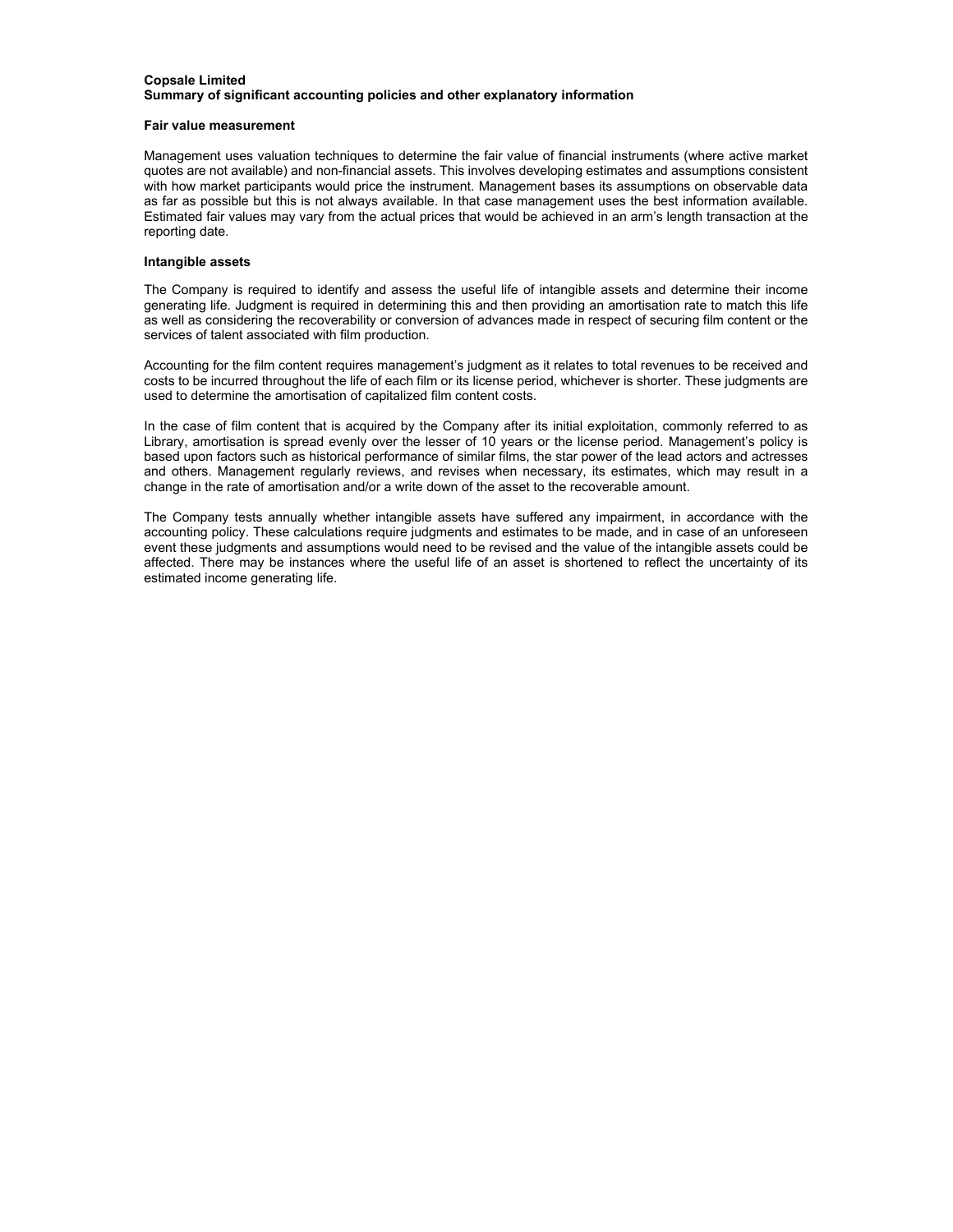**Notes to the Financial Statements and other explanatory information**

| Notes to the Financial Statements and other explanatory information_ |                    | Amount ₹ in Lakhs       |
|----------------------------------------------------------------------|--------------------|-------------------------|
| 4 Intangible assets                                                  |                    |                         |
| Gross carrying amount                                                | <b>Film Rights</b> | <b>Content advances</b> |
| Balance as at 31 March 2019                                          | 75,105             | 19,375                  |
| Additions                                                            | 481                |                         |
| Impairment of Content advance                                        |                    | (19, 798)               |
| Exchange difference                                                  | 6,629              | 423                     |
| Balance as at 31 March 2020                                          | 82,215             |                         |
| <b>Additions</b>                                                     |                    |                         |
| Impairment of Content advance                                        |                    |                         |
| Exchange difference                                                  | (2,401)            |                         |
| Balance as at 31 March 2021                                          | 79,814             |                         |
| <b>Accumulated amortisation</b>                                      |                    |                         |
| Balance as at 31 March 2019                                          | 55,545             |                         |
| Amortisation charge                                                  | 3,111              |                         |
| Impairment of Film rights                                            | 3,563              |                         |
| Exchange difference                                                  | 5,345              |                         |
| Balance as at 31 March 2020                                          | 67,564             |                         |
| Amortisation charge                                                  | 2,735              |                         |
| Impairment of Film rights                                            | 2,301              |                         |
| Exchange difference                                                  | (2,064)            |                         |
| Balance as at 31 March 2021                                          | 70,536             |                         |
| Net carrying amount                                                  |                    |                         |
| Balance as at 31 March 2020                                          | 14,651             |                         |
| Balance as at 31 March 2021                                          | 9,278              |                         |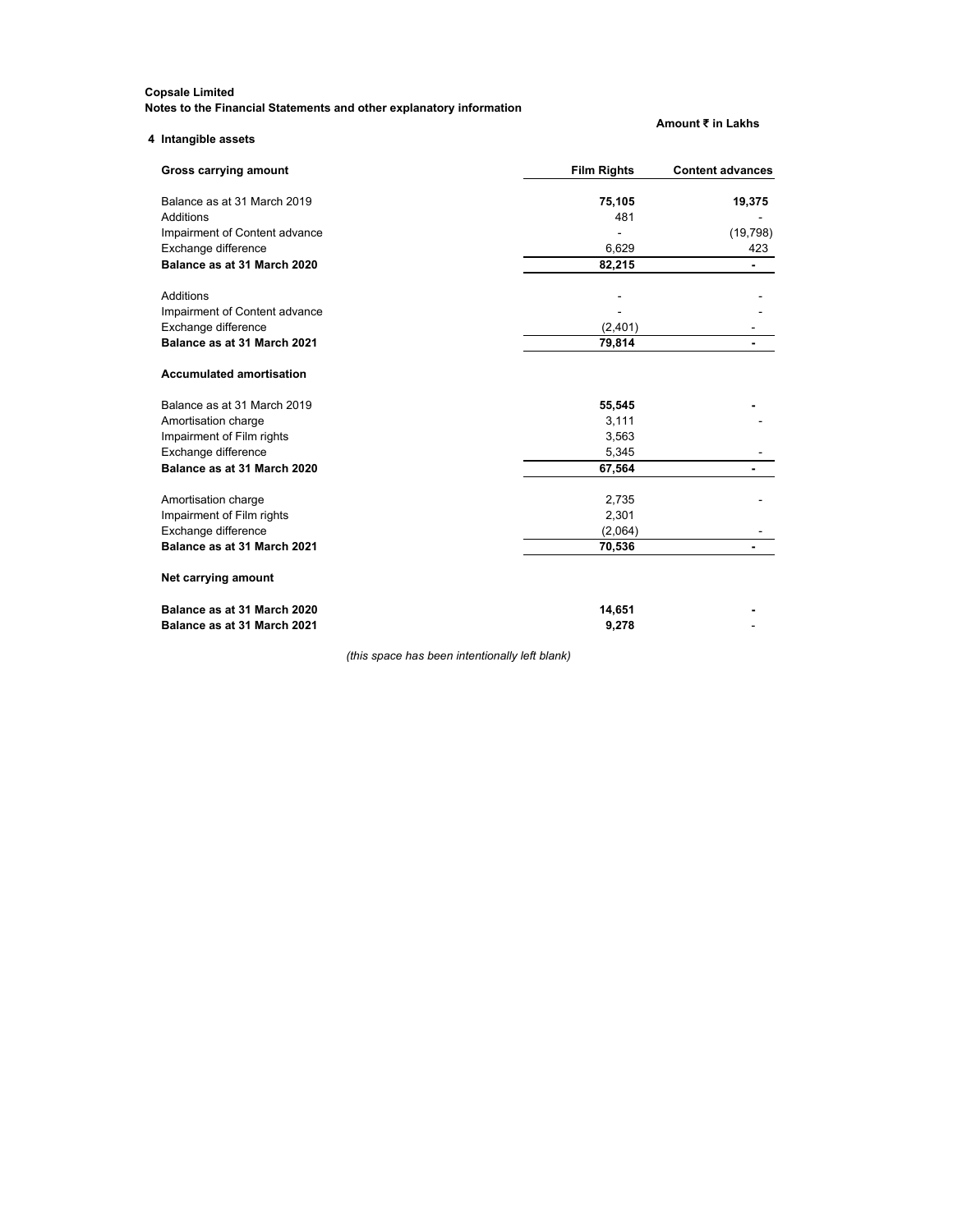|                                                                     | As at<br>31 March 2021 | As at<br>31 March 2020 |
|---------------------------------------------------------------------|------------------------|------------------------|
| 5<br>Loans                                                          |                        |                        |
| Unsecured, considered good, non current<br>Loans to related parties | 79,724                 | 75,887                 |
| <b>Total</b>                                                        | 79,724                 | 75,887                 |
| <b>Trade receivables</b><br>6                                       |                        |                        |
| Unsecured, considered good                                          |                        | 754                    |
|                                                                     |                        | 754                    |
| Less: Provision for expected credit loss                            | ٠                      | (161)                  |
| Total                                                               |                        | 593                    |

All amounts are short-term. The net carrying value of trade receivables is considered a reasonable approximation of fair value.

The movement in the allowances for expected credit losses is as follows:

|   |                                                                                                      | Year ended<br>31 March 2021 | Year ended<br>31 March 2020 |
|---|------------------------------------------------------------------------------------------------------|-----------------------------|-----------------------------|
|   | Balance at the beginning of the period                                                               | 153                         | 2,582                       |
|   | Charged to operations                                                                                |                             | 98                          |
|   | Unwinding of expected credit loss (included in finance income)                                       | (153)                       | (2,527)                     |
|   | Balance at the end of the period                                                                     |                             | 153                         |
| 7 | <b>Cash and bank balances</b>                                                                        |                             |                             |
|   | Cash on hand (*)                                                                                     | 0                           | 0                           |
|   | <b>Balances with banks</b><br>In current accounts                                                    |                             |                             |
|   |                                                                                                      |                             |                             |
|   | <b>Other bank balances</b><br>Bank deposits with maturity more than 3 months but less than 12 months |                             |                             |
|   | Total                                                                                                |                             |                             |
|   | (*) Amount respesent less than ₹ one Lakh                                                            |                             |                             |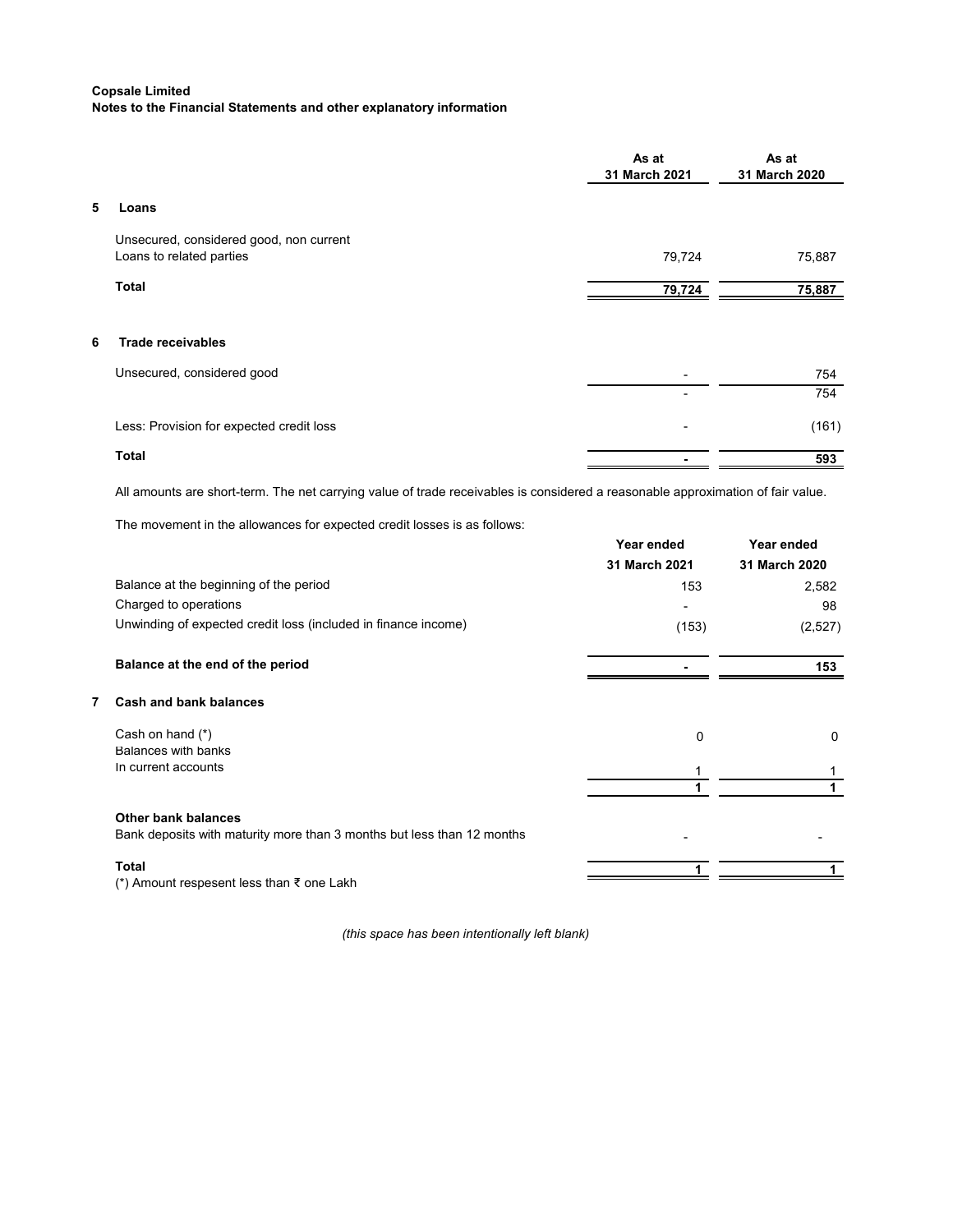**Notes to the Financial Statements and other explanatory information <b>Amount Amount E** in Lakhs

# **except per share data**

|                                      | <b>Par Value</b><br>Per Share | As at<br>31 March 2021 |        | As at<br>31 March 2020 |        |
|--------------------------------------|-------------------------------|------------------------|--------|------------------------|--------|
| 8 Equity share capital               | (USD)                         | Number                 | Amount | <b>Number</b>          | Amount |
| Authorised share capital             |                               |                        |        |                        |        |
| Equity shares                        |                               | 105.000                | 45     | 105.000                | 45     |
|                                      |                               | 105,000                | 45     | 105,000                | 45     |
| Issued, subscribed and fully paid up |                               |                        |        |                        |        |
| Equity shares                        |                               | 105.000                | 45     | 105.000                | 45     |
| Total                                |                               | 105,000                | 45     | 105.000                | 45     |
|                                      |                               |                        |        |                        |        |

#### **a) Reconciliation of paid-up share capital (equity shares)**

| Addition during the year                  |               |    |
|-------------------------------------------|---------------|----|
| 105.000<br>Balance at the end of the year | 105.000<br>45 | 45 |
|                                           |               |    |

#### **b) Rights, preferences, restrictions of Equity Shares**

The Company has only one class of equity shares having par value of \$1 per share. Every holder is entitled to one vote per share. The dividend, if any, proposed by the Board of Directors and approved by the Shareholders in the Annual General Meeting. In the event of liquidation of the Company, the holders of equity shares will be entitled to receive remaining assets of the Company, after distribution of all preferential amounts. The distribution will be in proportion to the number of equity shares held by the shareholders.

#### **c) Shares in the Company held by holding company**

| <b>Particulars</b>                                  | As at<br>31 March 2021 |        | As at<br>31 March 2020 |        |
|-----------------------------------------------------|------------------------|--------|------------------------|--------|
|                                                     | <b>Number</b>          | Amount | Number                 | Amount |
| Eros International Media Limited. - holding company | 105,000                | 45     | 105.000                | 45     |

## **d) Details of shareholders holding more than 5% of shares in the Company**

|                                                     | As at<br>31 March 2021 |              | As at<br>31 March 2020 |              |
|-----------------------------------------------------|------------------------|--------------|------------------------|--------------|
| <b>Particulars</b>                                  |                        |              |                        |              |
|                                                     | Number                 | % of Holding | Number                 | % of Holding |
| Eros International Media Limited. - holding company | 105,000                | 100          | 105,000                | 100          |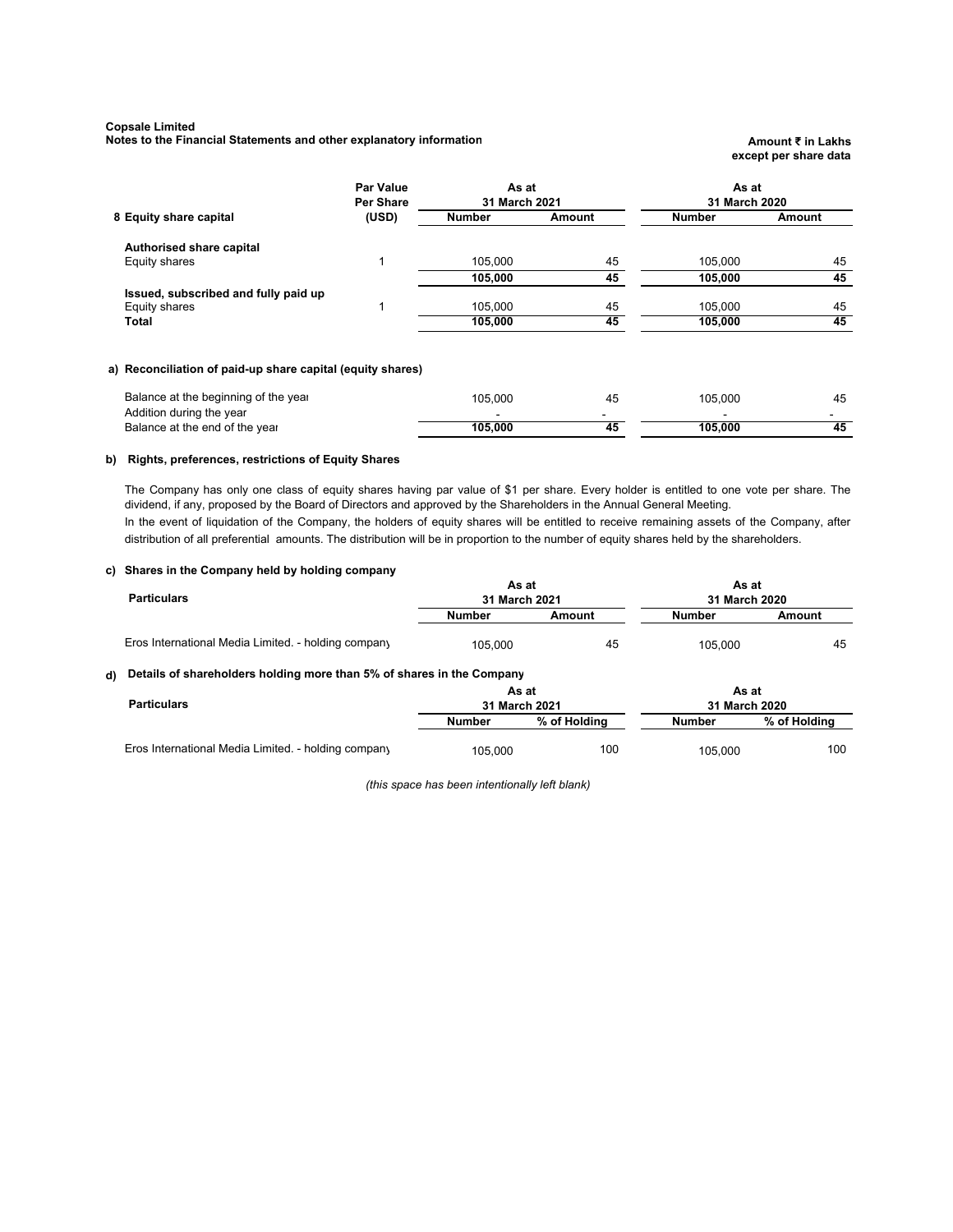# **Notes to the Financial Statements and other explanatory information <b>Amount E** in Lakhs

|    |                                                                                                    | As at<br>31 March 2021 | As at<br>31 March 2020 |
|----|----------------------------------------------------------------------------------------------------|------------------------|------------------------|
| 9  | Other equity                                                                                       |                        |                        |
|    | a. Foreign currency translation reserve                                                            |                        |                        |
|    | Balance at the beginning of the year                                                               | 18,545                 | 10,805                 |
|    | Add: Effect of foreign exchange rate variations during the year                                    | (2, 772)               | 7,740                  |
|    | Balance at the end of the year                                                                     | 15,773                 | 18,545                 |
|    | b. Retained earnings                                                                               |                        |                        |
|    | Balance at the beginning of the year                                                               | 72,055                 | 89,182                 |
|    | Add: Profit/(loss) after tax for the year                                                          | 597                    | (17, 127)              |
|    | Balance at the end of the year                                                                     | 72,652                 | 72,055                 |
|    | c. Other comprehensive income                                                                      |                        |                        |
|    | Balance at the beginning of the year                                                               | (56)                   |                        |
|    | Add: Impact for the year                                                                           | (39)                   | (56)                   |
|    | Less Reversal of OCI                                                                               | 95                     |                        |
|    | Balance at the end of the year                                                                     | ÷.                     | (56)                   |
|    |                                                                                                    |                        |                        |
|    | <b>Total</b>                                                                                       | 88,425                 | 90,544                 |
| 10 | <b>Trade payables</b>                                                                              |                        |                        |
|    | Payables to others                                                                                 | 23                     | 23                     |
|    | Payables to related parties (refer note 19)                                                        | 498                    | 512                    |
|    | <b>Total</b>                                                                                       | 521                    | 535                    |
|    | The carrying value of trade payable is considering to be a reasonable approximation of fair value. |                        |                        |
| 11 | <b>Other current liabilities</b>                                                                   |                        |                        |
|    | Other payables                                                                                     | 12                     | 8                      |
|    | <b>Total</b>                                                                                       | 12                     | 8                      |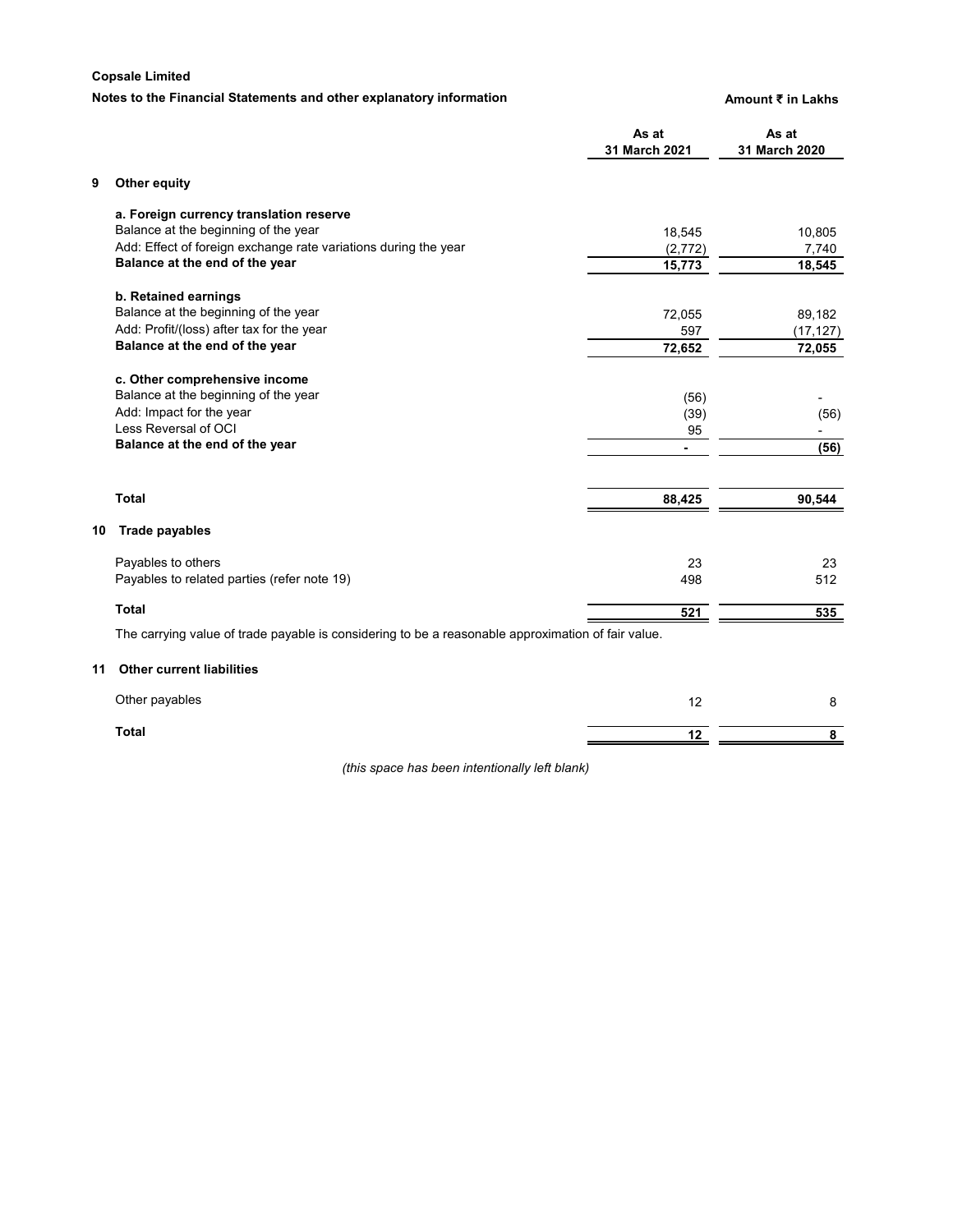**Notes to the Financial Statements and other explanatory information**

|    |                                                                 | Year ended<br>31 March 2021 | Year ended<br>31 March 2020 |
|----|-----------------------------------------------------------------|-----------------------------|-----------------------------|
| 12 | <b>Revenue from operations</b>                                  |                             |                             |
|    | Revenue                                                         |                             |                             |
|    |                                                                 |                             | 4,535                       |
|    | <b>Total</b>                                                    |                             | 4,535                       |
| 13 | Other income                                                    |                             |                             |
|    | Interest on bank deposit                                        |                             | 106                         |
|    | Interest on related party advances                              | 5,608                       | 3,718                       |
|    | Unwinding of interest on expected credit loss                   | 46                          | 1,050                       |
|    | Gain on foreign currency transactions and translation (net) (*) | 0                           | $\blacksquare$              |
|    | Excess provision written back of expected credit loss           |                             | 1,477                       |
|    | <b>Total</b>                                                    | 5,654                       | 6,351                       |
|    | 14 Amortisation expenses                                        |                             |                             |
|    | Amortisation of film rights (refer note 4)                      | 2,735                       | 3,111                       |
|    | <b>Total</b>                                                    | 2,735                       | 3,111                       |
|    | 15 Other expenses                                               |                             |                             |
|    | Legal and professional expenses                                 | 5                           | 4                           |
|    | Payment to auditors (refer note 18)                             | 16                          | 8                           |
|    | Trade recievable written-off                                    |                             | 1,528                       |
|    | Bank charges                                                    |                             | $\mathbf 1$                 |
|    | Loss on foreign currency transactions and translation (net) (*) |                             | 0                           |
|    | <b>Total</b>                                                    | 21                          | 1,541                       |
|    |                                                                 |                             |                             |
|    | <b>16 Exceptional Items</b>                                     |                             |                             |
|    | Impairment of content advance<br>Impairment of film rights      | 2,301                       | 19,798<br>3,563             |
|    |                                                                 |                             |                             |
|    | <b>Total</b>                                                    | 2,301                       | 23,361                      |

(\*) Amount respesent less than ₹ one Lakh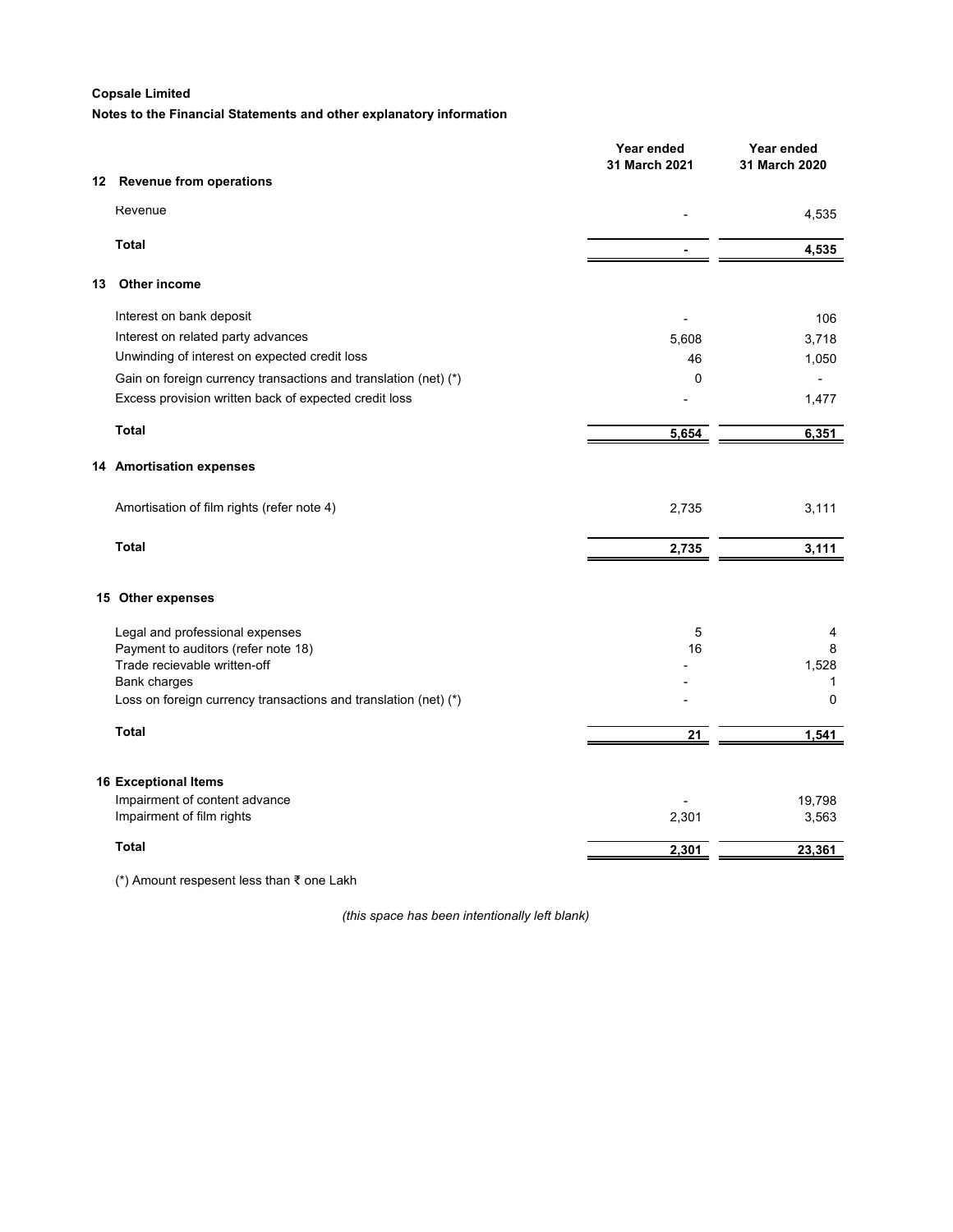**Notes to the Financial Statements and other explanatory information <b>Amount ₹** in Lakhs

**except per share data**

| 17 Earnings per share                                |               |               |
|------------------------------------------------------|---------------|---------------|
|                                                      | Year ended    | Year ended    |
|                                                      | 31 March 2021 | 31 March 2020 |
| Net profit/(loss) for the year (Amount ₹ $1q$ odn)kv | (2, 119)      | (9, 443)      |
| Weighted average number of equity shares             | 105,000       | 105,000       |
| Nominal value of shares (in USD per share)           | 1             | 1             |
| Basic EPS (₹,                                        | (2,018)       | (8,993)       |
| Diluted EPS (₹,                                      | (2,018)       | (8,993)       |
| <b>18 Auditors' remuneration</b>                     |               |               |
| Statutory audit fees                                 | 16            | 8             |
| Total                                                | 16            | 8             |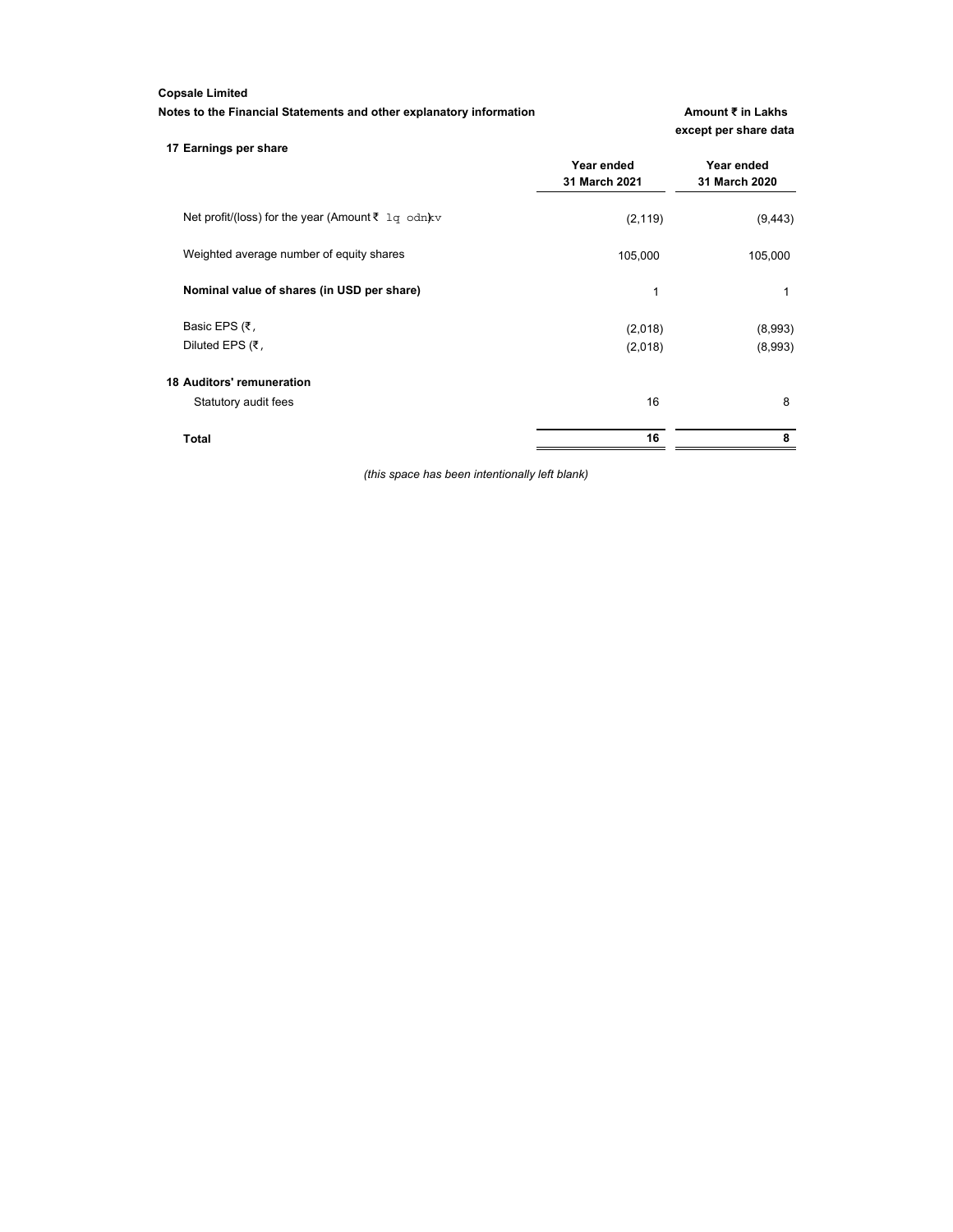#### **19 Related party disclosures**

#### **a) Names of related parties**

| Relationship                                                  | Name                                                                      | <b>Place of incorporatio</b>  |
|---------------------------------------------------------------|---------------------------------------------------------------------------|-------------------------------|
| Ultimate Holding Company                                      | Eros STX Global Corporation (formerly known as<br>Eros International PLC) | Isle of Man                   |
| Step up Holding Company                                       | Eros Worldwide FZ LLC                                                     | Dubai                         |
| <b>Holding Company</b>                                        | Eros International Media Limited                                          | India                         |
| Fellow subsidiary companies with whom<br>transactions exist   | Digicine PTE Limited                                                      | Singapore                     |
| Entities under common control with whom<br>transactions exist | Eros International Limited<br>Eros Films Limited                          | United Kingdom<br>Isle of Man |

#### Key Management Personnel (KMP) Mr Surender Sadhwani- Director Mr. Farokh P. Gandhi - Chief Financial Officer (India)

#### **Percentage number of share held by related parties**

|                                                      | As at<br>31 March 2021<br>% | As at<br>31 March 2020<br>% |
|------------------------------------------------------|-----------------------------|-----------------------------|
| Eros International Media Limited                     | 100%                        | 100%                        |
|                                                      | 100%                        | 100%                        |
| b) Transactions with related parties during the year | Year ended                  | Year ended                  |

|                                              | 31 March 2021 | 31 March 2020 |
|----------------------------------------------|---------------|---------------|
|                                              |               |               |
| Sale of film rights<br>Eros Worldwide FZ LLC | ۰             | 4,535         |
| Total                                        |               | 4,535         |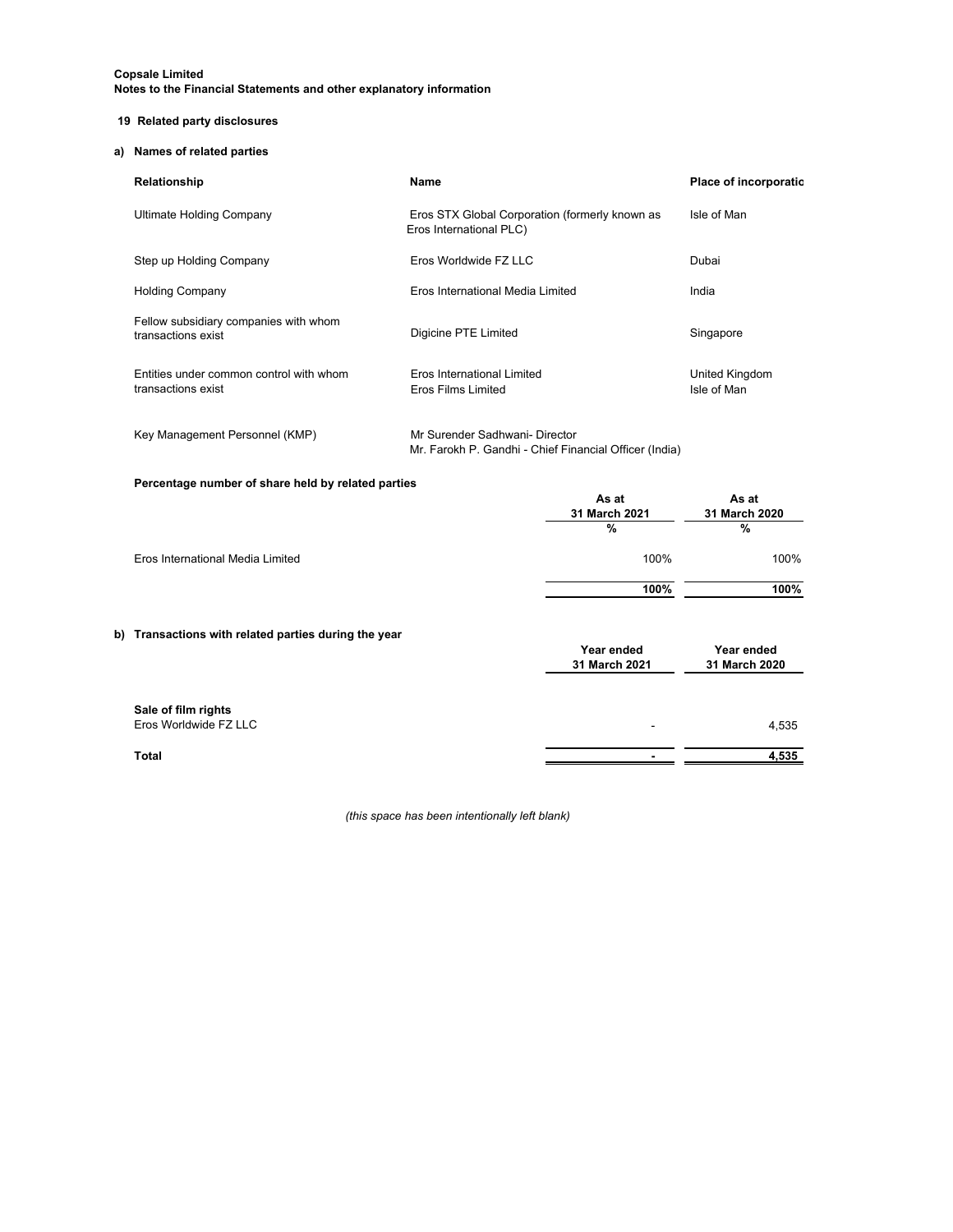|                                                         | Year ended<br>31 March 2021 | Year ended<br>31 March 2020 |
|---------------------------------------------------------|-----------------------------|-----------------------------|
| Purchase of film rights<br>Digicine Pte Limited         |                             | 481                         |
|                                                         |                             |                             |
| <b>Total</b>                                            |                             | 481                         |
| Interest income                                         |                             |                             |
| Eros Worldwide FZ LLC                                   | 5,608                       | 3,718                       |
| <b>Total</b>                                            | 5,608                       | 3,718                       |
| Loans and advances given<br>Eros International Limited  |                             | 100                         |
| Eros Worldwide FZ LLC<br><b>Eros Films Limited</b>      | 59                          | 19,312<br>7,858             |
| <b>Total</b>                                            | 59                          | 27,270                      |
| Repayment of loans and advance given                    |                             |                             |
| Eros Worldwide FZ LLC                                   | 17                          | 115                         |
| <b>Eros Films Limited</b><br>Eros International Limited |                             | 7,858<br>100                |
| <b>Total</b>                                            | 17                          | 8,073                       |

# **c) Balances with related parties**

|                          | As at<br>31 March 2021 | As at<br>31 March 2020 |
|--------------------------|------------------------|------------------------|
| Trade payables           |                        |                        |
| Digicine Pte Limited     | 498                    | 512                    |
|                          | 498                    | 512                    |
| Loans and advances given |                        |                        |
| Eros Worldwide FZ LLC    | 79,724                 | 75,887                 |
| <b>Total</b>             | 79,724                 | 75,887                 |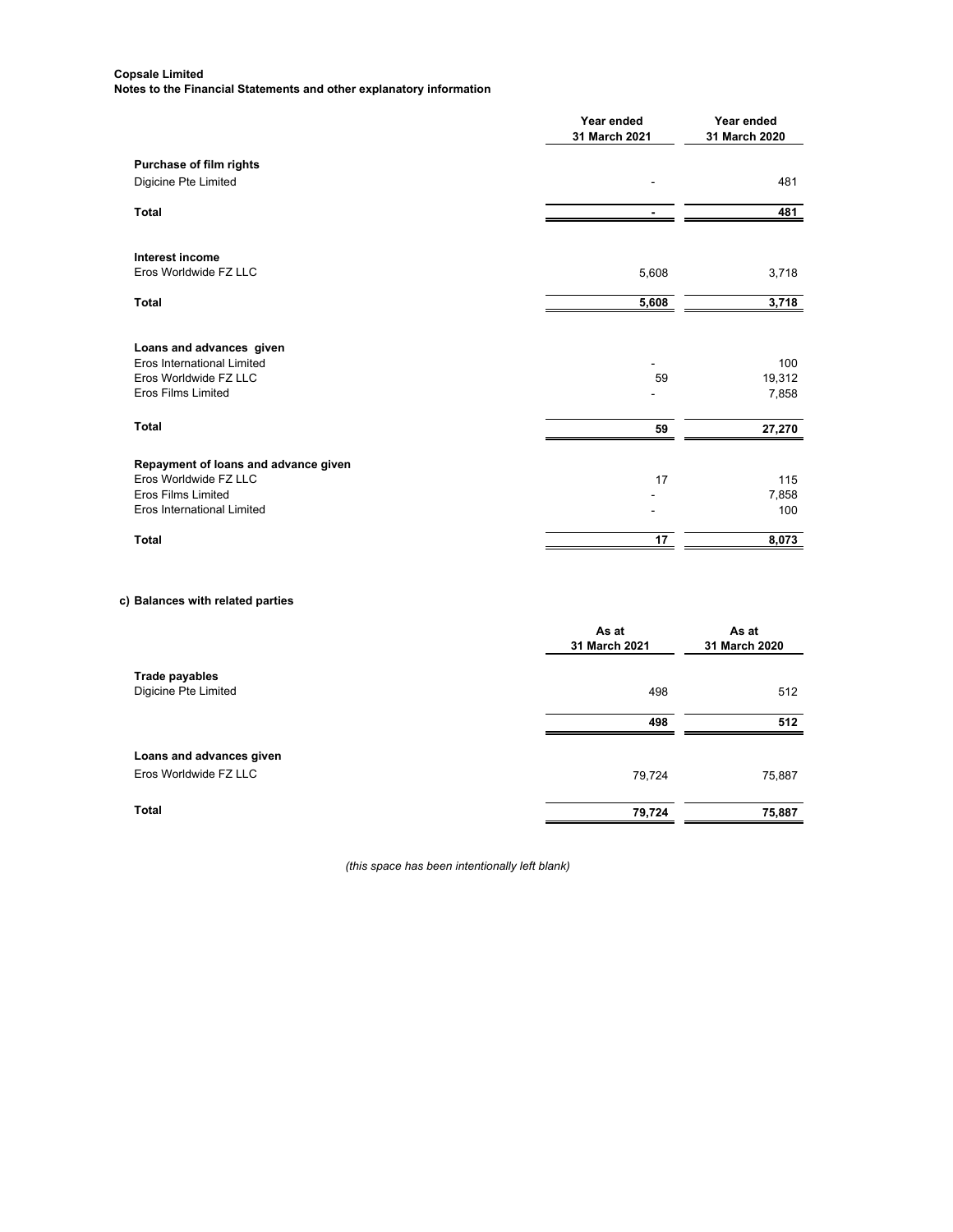#### **20 Management of Capital Risk and Financial Risk**

#### 1) **Capital management policies and procedures**

The Company manages its capital to ensure that the Company will be able to continue as going concern while maximising the return to stakeholders through the optimisation of the debt and equity balance commensurately with the level of risk.

The Company monitors capital on the basis of the carrying amount of equity plus its borrowings, less cash and cash equivalents as presented on the face of the balance sheet.

Management assesses the Company's capital requirements in order to maintain an efficient overall financing structure while avoiding excessive leverage. The Company manages the capital structure and makes adjustments to it in the light of changes in economic conditions and the risk characteristics of the underlying assets.

The amounts managed as capital by the Company for the reporting period are summarized as follows:

|                                                 |                        | Amount ₹ in Lakhs      |  |
|-------------------------------------------------|------------------------|------------------------|--|
| <b>Particulars</b>                              | As at<br>31 March 2021 | As at<br>31 March 2020 |  |
| Total equity<br>Less: Cash and cash equivalents | 88,470                 | 90,589                 |  |
| Capital                                         | 88,469                 | 90,588                 |  |

### 2) **Risk management objectives and policies**

The Company is exposed to various risks in relation to financial instruments. The main types of risks are market risk, credit risk and liquidity risk.

The Company's risk management is coordinated in close cooperation with the board of directors, and focuses on actively securing the Company's short to medium-term cash flows by minimising the exposure to volatile financial markets. Long-term financial investments are managed to generate lasting returns.

The Company does not actively engage in the trading of financial assets for speculative purposes nor does it write options.

#### a) **Market risk analysis**

The Company is exposed to market risk through its use of financial instruments and specifically to currency risk and interest rate risk, which result from its operating activities.

#### **Currency sensitivity**

Currency risk is the risk that the value of a financial instrument will fluctuate due to changes in foreign exchange rates. The Company does not have major exposure in currency fluctuation except related party.

#### **Interest rate sensitivity**

Interest rate risk is a risk that the fair value or future cash flows of a financial instrument will fluctuate because of changes in market rates. In order to optimize the Company's position with regards to interest income and interest expenses and to manage the interest rate risk, The Company performs a comprehensive corporate interest rate risk management.

The Company is not exposed to significant interest rate risk as at the respective reporting dates as it does not have any external borrowings

#### b) **Credit risk analysis**

.

Credit risk is the risk that a counterparty fails to discharge an obligation to the Company. The Company is exposed to this risk for various financial instruments, for example receivables from customers, placing deposits with banks etc. The Company's maximum exposure to credit risk is limited to the carrying amount of financial assets recognised at 31 March, as summarised below:

|                                               | Amount ₹ in Lakhs      |                        |
|-----------------------------------------------|------------------------|------------------------|
|                                               | As at<br>31 March 2021 | As at<br>31 March 2020 |
|                                               |                        |                        |
| Classes of financial assets-carrying amounts: |                        |                        |
| Loans                                         | 79.724                 | 75,887                 |
| Trade receivables                             | ۰                      | 593                    |
| Cash and bank balances                        |                        |                        |
|                                               | 79.725                 | 76.481                 |

The carrying amounts disclosed above are the Company's maximum possible credit risk exposure in relation to these instruments. *(this space has been intentionally left blank)*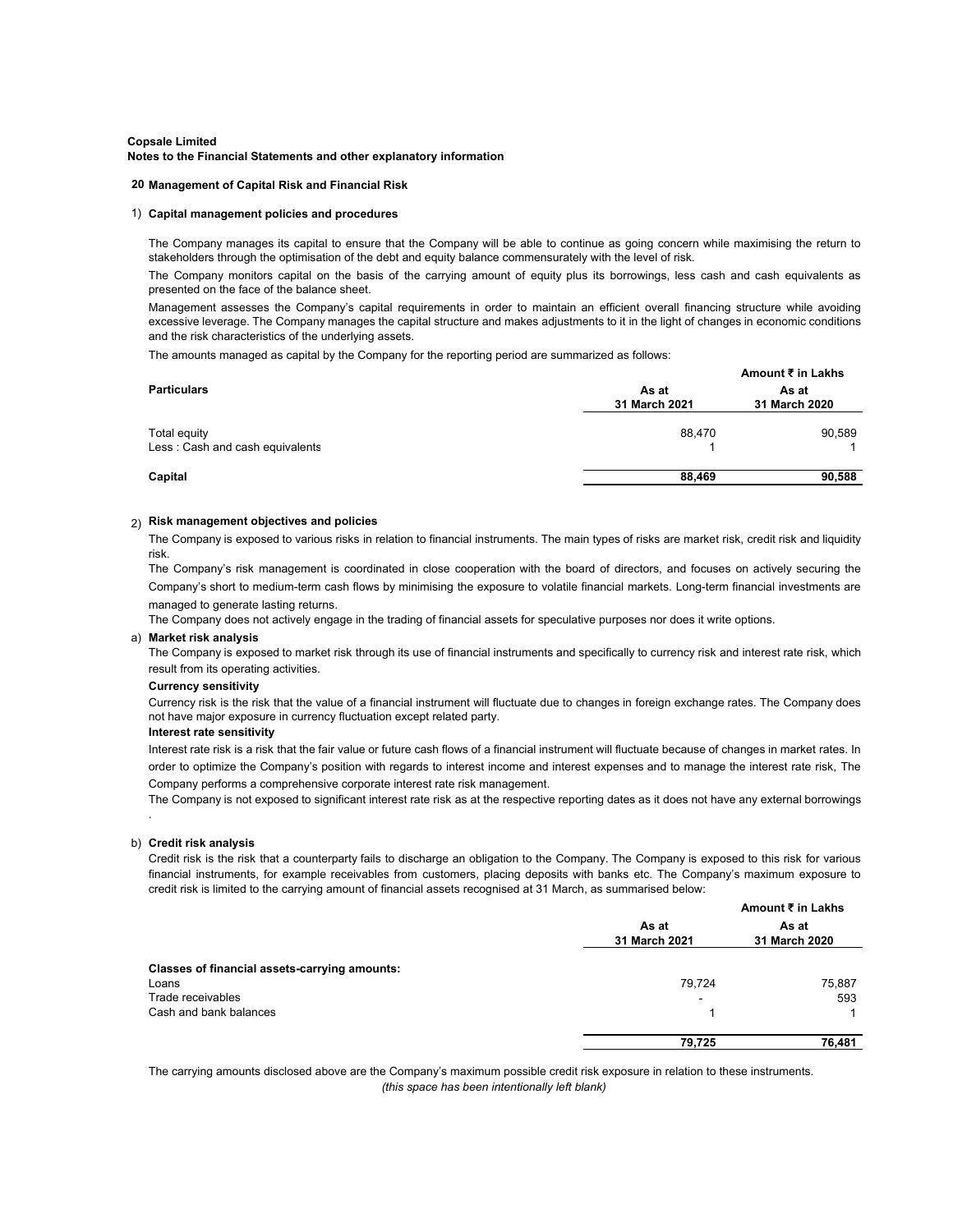#### c) **Liquidity risk analysis**

There is no material impact of liquidity risk on the Company.

#### **21 Significant financing component**

For content licensing arrangements, the Company's collection period range between 18 – 24 months from contract inception date. Under Ind AS 115, an entity needs to adjust the promised amount of consideration for the effects of the time value of money if the timing of payments agreed to by the parties to the contract (either explicitly or implicitly) provides the customer or the entity with a significant benefit. As such, for arrangements where the implied collection period (or normal credit term) is considered to be more than 1 year, revenue is recognised after adjusting the promised amount of consideration for a significant financing component, using the discount rate that would be reflected in a separate financing transaction between the entity and its customer at contract inception. The effects of financing, i.e. unwinding of the financing component, is recognised separately from revenue from contracts with customers in the Statement of Income, within 'Finance income'. Any subsequent change in collection date from the anticipated collection date considered on the contract inception date has been recognised separately in the Statement of Income, within 'Other gains/(losses), net'.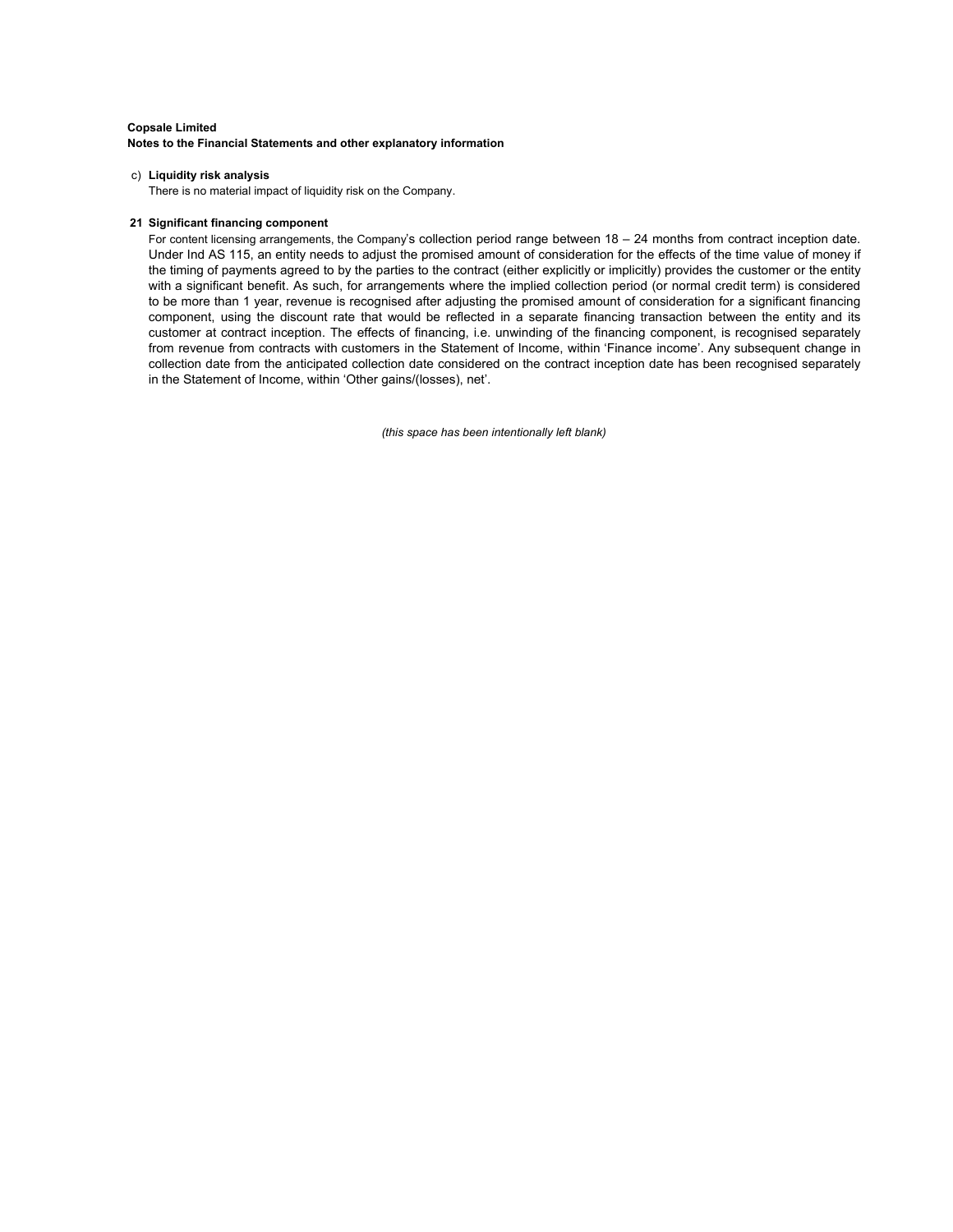#### **Notes to the Financial Statements and other explanatory information**

# **22 Categories of financial assets and financial liabilities <b>Amount ₹** in Lakhs

|                                   | Carrying value/fair value          |                                           |        |
|-----------------------------------|------------------------------------|-------------------------------------------|--------|
|                                   | Financial<br>assets/liabilities at | <b>Financial</b><br>assets/liabilities at | Total  |
|                                   | <b>FVTPL</b>                       | amortised cost                            |        |
| 31 March 2021                     |                                    |                                           |        |
| <b>Financial assets</b>           |                                    |                                           |        |
| <b>Measured at FVTOCI</b>         |                                    |                                           |        |
| Trade receivables                 |                                    |                                           |        |
| <b>Measured at amortised cost</b> |                                    |                                           |        |
| Loans                             |                                    | 79,724                                    | 79,724 |
| Cash and bank balances            |                                    |                                           | 1      |
|                                   | $\blacksquare$                     | 79,725                                    | 79,725 |
| <b>Financial liabilities</b>      |                                    |                                           |        |
| Trade payables                    |                                    | 521                                       | 521    |
|                                   | $\blacksquare$                     | 521                                       | 521    |

|                                   |                                                           |                                                             | Amount ₹ in Lakhs |
|-----------------------------------|-----------------------------------------------------------|-------------------------------------------------------------|-------------------|
|                                   |                                                           | Carrying value/fair value                                   |                   |
|                                   | <b>Financial</b><br>assets/liabilities at<br><b>FVTPL</b> | <b>Financial</b><br>assets/liabilities at<br>amortised cost | Total             |
| 31 March 2020                     |                                                           |                                                             |                   |
| <b>Financial assets</b>           |                                                           |                                                             |                   |
| <b>Measured at FVTOCI</b>         |                                                           |                                                             |                   |
| Trade receivables                 | 593                                                       |                                                             | 593               |
| <b>Measured at amortised cost</b> |                                                           |                                                             |                   |
| Loans                             | ۰                                                         | 75,887                                                      | 75,887            |
| Cash and bank balances            |                                                           | 1                                                           |                   |
|                                   | 593                                                       | 75,889                                                      | 76,481            |
| <b>Financial liabilities</b>      |                                                           |                                                             |                   |
| Trade payables                    |                                                           | 535                                                         | 535               |
|                                   | $\blacksquare$                                            | 535                                                         | 535               |

The net carrying value of cash and bank balances, trade receivables, loans and advances, investments, other financial assets and trade payables is a reasonable approximation of fair value largely due to short term maturities of these instruments.